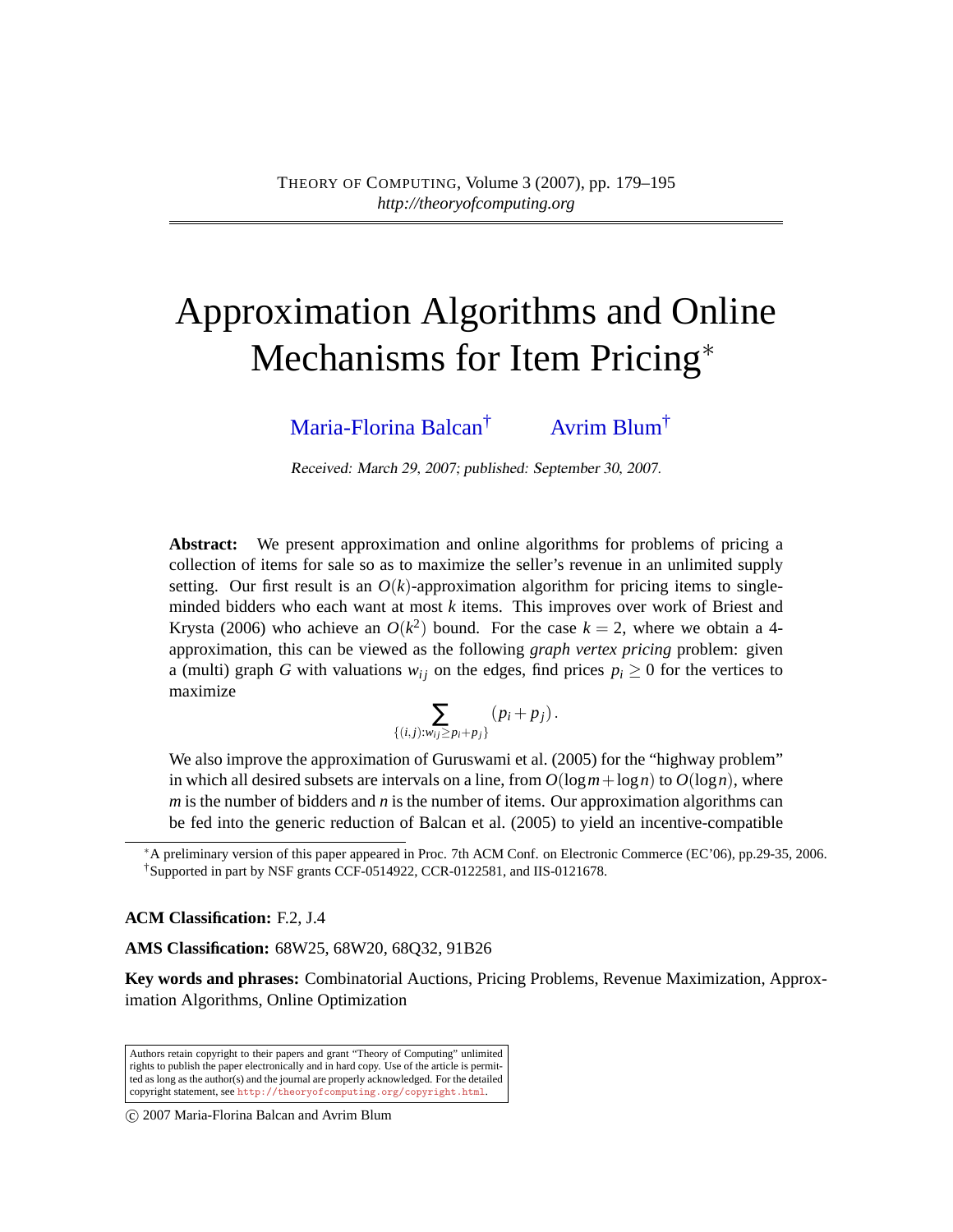auction with nearly the same performance guarantees so long as the number of bidders is sufficiently large. In addition, we show how our algorithms can be combined with results of Blum and Hartline (2005) and Kalai and Vempala (2003) to achieve good performance in the online setting, where customers arrive one at a time and each must be presented a set of item prices based only on knowledge of the customers seen so far.

# <span id="page-1-0"></span>**1 Introduction**

Consider the problem of a retailer trying to price its products to make the most profit. If customers had valuations over individual items only, then the problem of setting prices would be relatively easy: for each product *i*, the optimal price for that product is such that the profit margin  $p_i$  per item sold, times the number of customers who would buy at that price, is maximized. So, each item can be considered separately, and assuming the company knows its market well, the *computational* problem of setting prices is fairly trivial.

However, suppose that customers have valuations over *pairs* of items (e.g., a computer and a monitor, or a tank of gas and a cup of coffee), and will only purchase if the combined price of the items in their pair is below their value. In this case, we can model the problem as a (multi) *graph*, where each edge *e* has some valuation  $w_e$ , and our goal is to set prices  $p_i \ge 0$  on the vertices of the graph to maximize total *profit*: that is, $\frac{1}{2}$ 

$$
\text{Profit}(\mathbf{p}) = \sum_{e:w_e \ge \text{price}(e)} \text{price}(e),
$$

where  $\text{price}(e) = \sum_{i \in e} p_i$ , and **p** is the vector of individual prices.

We call this the *graph vertex pricing* problem. More generally, if customers have valuations over larger subsets, we can model our computational problem as one of pricing vertices in a *hypergraph*, or in more standard terminology, the problem of pricing items in an unlimited-supply combinatorial auction with single-minded bidders. Guruswami et al. [\[15\]](#page-14-0) show an  $O(\log m + \log n)$ -approximation for the general problem, where *n* is the number of items (vertices) and *m* is the number of customers (hyperedges). They also show that even the *graph* vertex pricing problem is APX-hard — and this is true even when all valuations are identical (if customers wanting just one item are allowed) or all valuations are either 1 or 2 (if such customers are not allowed). In related work, Hartline and Koltun [\[16\]](#page-14-1) give  $a(1+\varepsilon)$ -approximation that runs in time exponential in the number of vertices, but that is near-linear time when the total number of vertices in the hypergraph is constant. Recently, Demaine et al. [\[10\]](#page-14-2) have shown that it is hard to approximate the hypergraph vertex pricing problem within a factor of  $\log^\delta n$ , for some  $\delta > 0$ , assuming that  $NP \not\subseteq BPTIME(2^{n^{\epsilon}})$  for some  $\epsilon > 0$ .

In this paper, we give a 4-approximation for the graph vertex pricing problem, and more generally we present an  $O(k)$ -approximation for the case of hypergraphs in which each edge has size at most  $k$ 

 $1$ This formula corresponds to a model in which items have zero marginal cost to the retailer (digital goods) so that an item sold at price  $p_i$  generates profit  $p_i$ . Alternatively, if products have a fixed marginal cost, and we cannot sell them below cost (say, due to the presence of resellers), then we can think of  $p_i$  as the profit margin on item *i* and simply subtract our costs for the endpoints from each valuation *we*.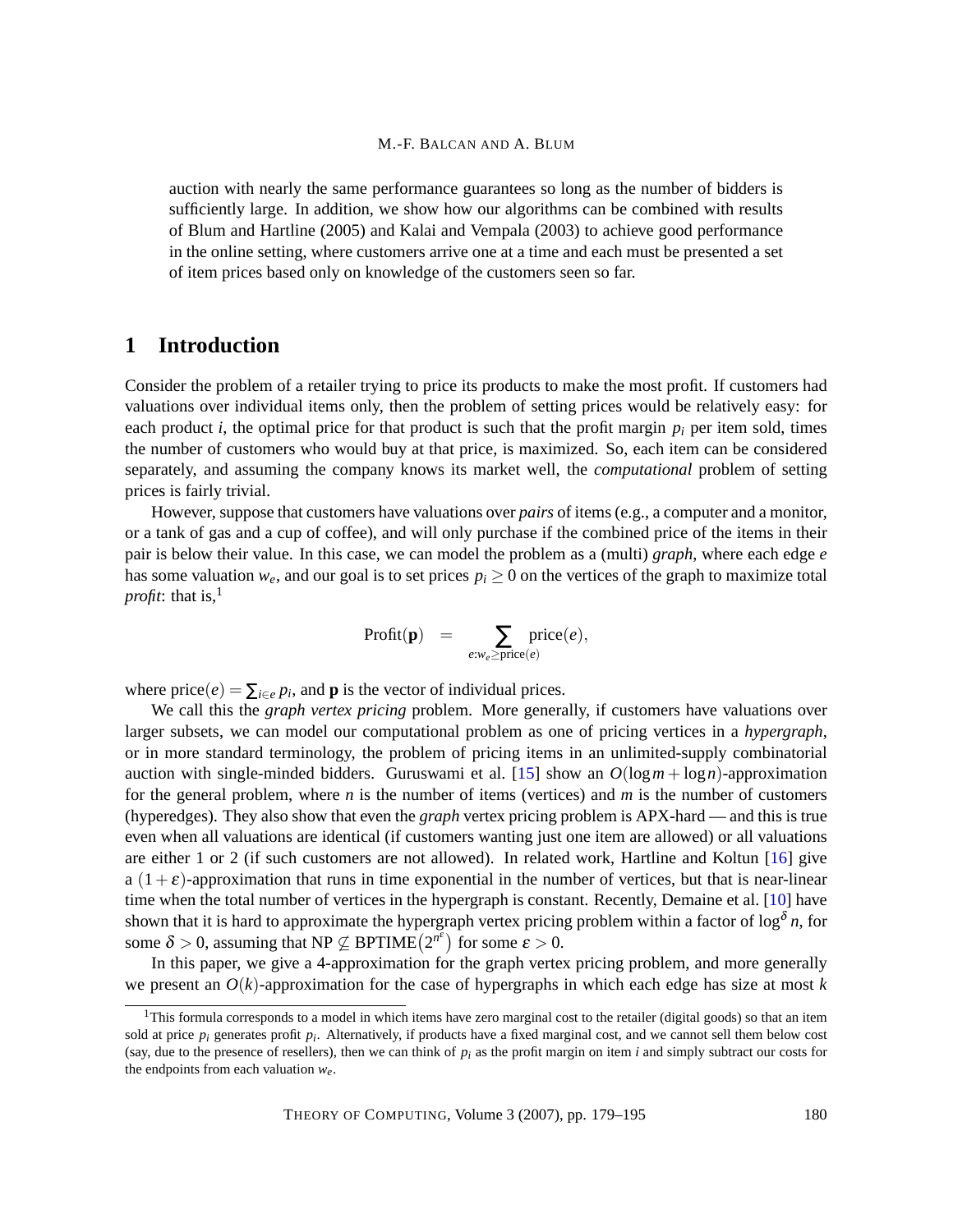(i.e., all customers' valuations are over subsets of size at most  $k$ ). The latter result improves over the work of Briest and Krysta [\[7\]](#page-14-3) who give a bound of  $O(k^2)$ .

We also consider the highway problem studied in [\[15\]](#page-14-0). This problem is the special case of the hypergraph pricing problem where vertices are numbered 1,...,*n* and each customer wants an interval  $[i, j]$ . For this problem, we give an  $O(log n)$ -approximation, improving slightly over the  $O(log m + log n)$ approximation of [\[15\]](#page-14-0), and also give an *O*(1)-approximation for the case that all users want the *same number* of items up to a constant factor. In addition, we give a fully polynomial time approximation scheme (FPTAS) for the case that the desired subsets of different customers form a hierarchy (this is defined more precisely in Section [7\)](#page-8-0).

Finally, we consider the question of what happens if we are allowed to price some items *below* their cost, and give an example in the context of graph vertex pricing in which such pricing can produce an Ω(log*n*) factor more profit than possible if all items must be priced above cost. However, we do not have any good (*o*(log*n*)) approximation algorithms for that setting.

<span id="page-2-0"></span>**Incentive-compatibility** Our results described above assume the seller "understands the market": how many customers will buy different sets of items and at what prices. Thus, we are simply left with a computational problem. If we do not understand the market and are in the setting of an unlimitedsupply combinatorial auction, we would instead want an algorithm that is *incentive-compatible*, meaning that it is in bidders' self-interest to reveal their true valuations. Fortunately, a generic reduction of [\[3\]](#page-13-0) shows that if there are sufficiently many bidders, then for problems of this type one can convert any approximation to the computational problem into a nearly-as-good approximation to the incentivecompatible auction problem. In particular,  $\tilde{O}\left(\frac{hn}{s^2}\right)$  $\frac{hm}{\epsilon^2}$ ) bidders are sufficient for this reduction to produce only a factor  $(1+\varepsilon)$  loss in approximation ratio when all valuations lie in the range [1,*h*]. Essentially, the idea of the reduction is to randomly partitions bidders into two sets  $S_1$  and  $S_2$ , run the approximation algorithm separately on each set, and then use the prices found for  $S_1$  on  $S_2$  and vice-versa (making the process incentive-compatible); the results in [\[3\]](#page-13-0) then show that  $\tilde{O}(\frac{hn}{c^2})$  $\frac{hn}{\epsilon^2}$ ) bidders are sufficient to ensure that the resulting profit is nearly as large as if one had used prices determined on each  $S_i$  on that set itself. Related results of [\[14,](#page-14-4) [13\]](#page-14-5) give bounds of this form for the case of a single digital good. Thus, if one has sufficiently many bidders, one can focus attention on the computational approximation problem.

The above results assume a one-shot mechanism (sealed-bid auction) in which all bidders are present at the same time. We also consider the more demanding case that bidders arrive online, and one must present to each bidder a set of item prices that depend only on bidders seen in the past. We show how methods of [\[5,](#page-13-1) [6\]](#page-14-6) for the online digital-good auction can be applied to our algorithms for graph (or *k*hypergraph) vertex pricing to achieve good performance for these problems in the online setting as well. For the highway problem, we need a somewhat more involved argument using an algorithm of Kalai and Vempala [\[18\]](#page-15-2).

**Organization** The rest of this paper is organized as follows. We begin with basic definitions in Section [2.](#page-3-0) We then present our 4-approximation algorithm for the graph vertex problem in Section [3](#page-3-1) and our

<sup>2</sup>Previous work [\[16,](#page-14-1) [15\]](#page-14-0) uses "*m*" to denote the number of items and "*n*" to denote the number of customers, viewing the *items* as edges in some network. Since we are viewing items as vertices and customers as (hyper)edges, we have reversed this notation.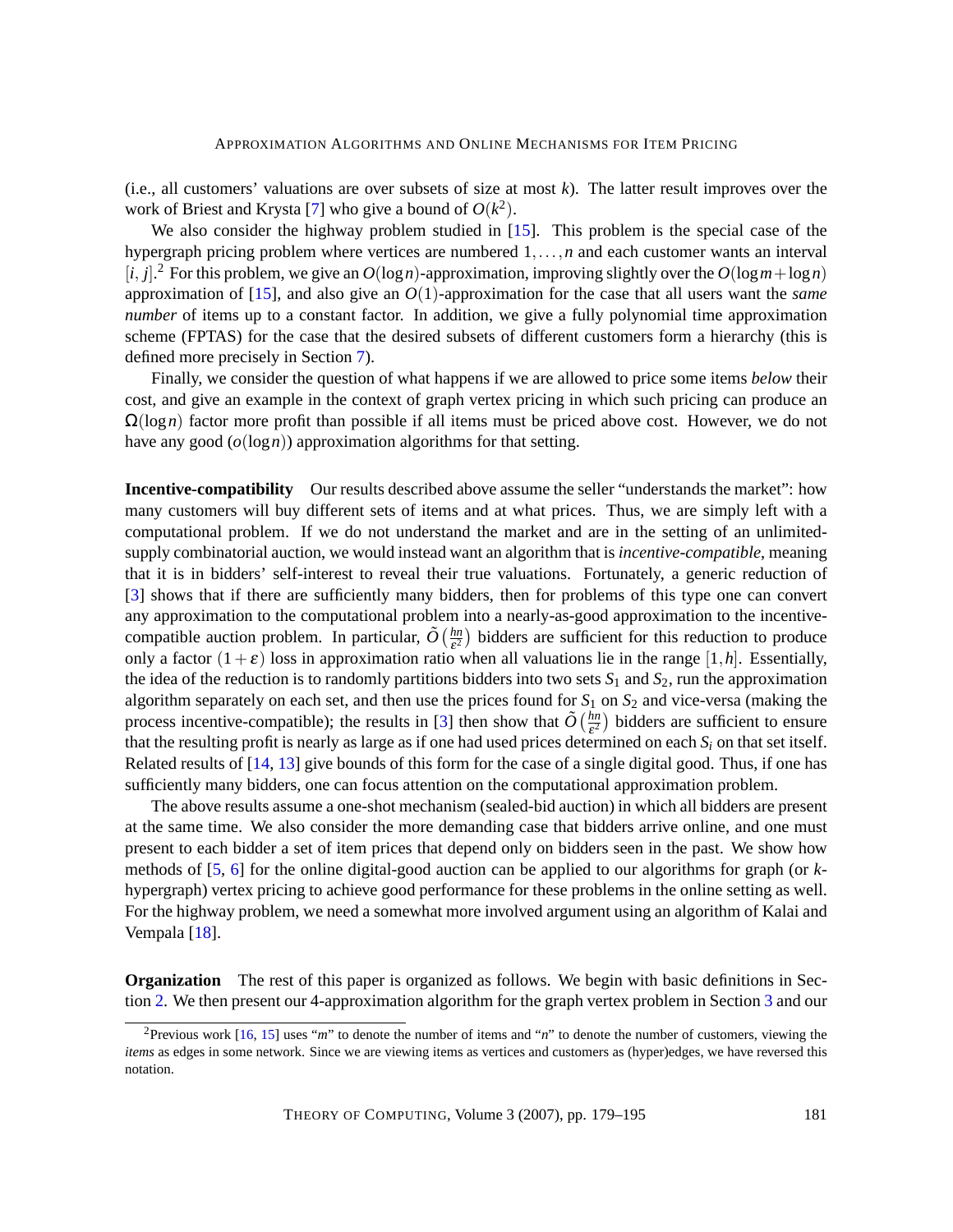$O(k)$ -approximation algorithm for the k-Hypergraph Vertex Pricing problem in Section [4.](#page-4-0) We discuss pricing below cost in Section [5,](#page-6-0) and present an  $O(log n)$  approximation for the highway problem in Section [6.](#page-7-0) We present a fully polynomial time approximation scheme (FPTAS) for the case that the desired subsets of different customers form a hierarchy in Section [7,](#page-8-0) and we show how our algorithms can be adapted to achieve good performance in the online setting in Section [8.](#page-10-0) We finish with a discussion of open questions in Section [9.](#page-12-0)

### <span id="page-3-0"></span>**2 Notation and Definitions**

We consider the following model introduced by Guruswami et al. [\[15\]](#page-14-0). We assume we have *m* customers (or "bidders") and *n* items (or "products"). We are in an *unlimited supply* setting, which means that the seller is able to sell any number of units of each item, and they each have zero marginal cost to the seller (or if they have some fixed marginal cost, we have subtracted that from all valuations and the seller may not sell any item below cost). We consider *single-minded bidders*, which means that each customer is interested in only a single bundle of items and has valuation 0 for all other bundles. Therefore, valuations can be summarized by a set of pairs  $(e, w_e)$  indicating that a customer is interested in bundle (hyperedge) *e* and values it at *we*. Given the hyperedges *e* and valuations *we*, we wish to compute a pricing of the items that maximizes the seller's profit. We assume that if the total price of the items in *e* is at most *we*, then the customer  $(e, w_e)$  will purchase all of the items in  $e$ , and otherwise the customer will purchase nothing. That is, we want the price vector  $\mathbf{p} = (p_1, \ldots, p_n)$  with  $p_i \geq 0$  for all *i* that maximizes

$$
Profit(p) = \sum_{e:w_e \ge price(e)} price(e), \qquad \text{where price}(e) = \sum_{i \in e} p_i.
$$

Let  $\mathbf{p}^*$  be the price vector with the maximum profit and let OPT = Profit $(\mathbf{p}^*)$ .

Let us denote by *E* the set of customers, and *V* the set of items, and let  $h = \max_{e \in E} w_e$ . Let  $G = (V, E)$ be the induced hypergraph, whose vertices represent the set of items, and whose hyperedges represent the customers. Notice that *G* might contain multi-edges since several customers might want the same subset of items. In the special case that all customers want at most two items, so *G* is a multi-graph (possibly with self-loops), we call this the *graph vertex pricing* problem. As mentioned in Section [1,](#page-1-0) this pricing problem was shown to be APX-hard in [\[15\]](#page-14-0). If all customers want at most *k* items, we call this the *k-hypergraph vertex pricing* problem. Guruswami et al. [\[15\]](#page-14-0) present a simple *O*(log*m*+log*n*) approximation algorithm for the general hypergraph vertex pricing problem.<sup>3</sup> Our goal is to achieve better guarantees for the graph or *k*-hypergraph case when  $k = o(\log n)$ .

# <span id="page-3-1"></span>**3 Graph Vertex Pricing**

<span id="page-3-2"></span>We begin by considering the Graph Vertex Pricing problem, and show a factor 4 approximation.

**Theorem 3.1.** *There is a* 4*-approximation for the Graph Vertex Pricing problem.*

<sup>3</sup> In fact, it has been shown recently in [\[4\]](#page-13-2) that one can achieve an *O*(log*m*+log*n*) approximation for bidders with *general valuation functions* (not only single-minded bidders).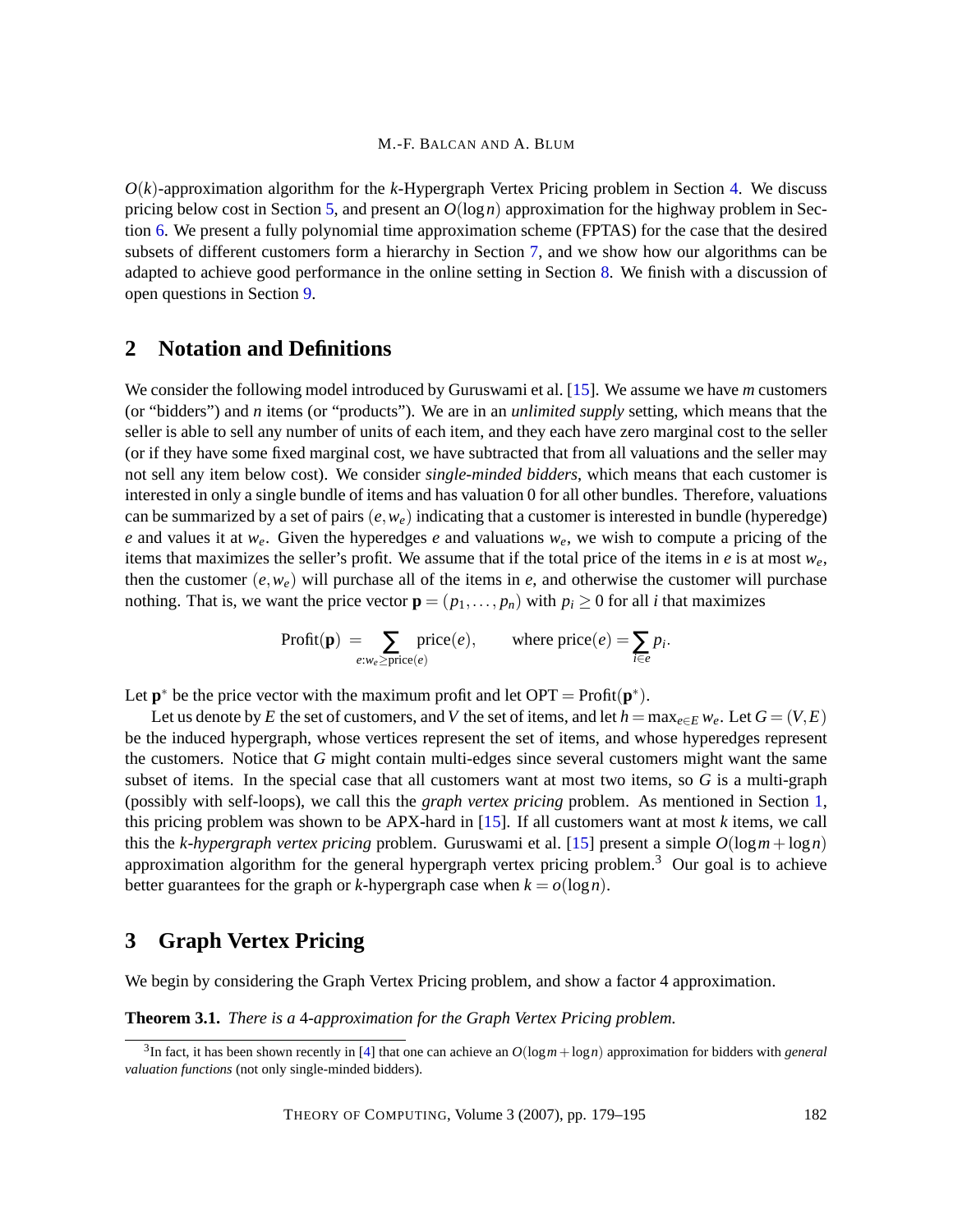*Proof.* First notice that if *G* is *bipartite* (with self-loops allowed as well), then there is a simple 2 approximation algorithm. Specifically, consider the optimal price-vector **p** ∗ and let OPT*<sup>L</sup>* be the amount of profit it makes from selling nodes on the left, and OPT*<sup>R</sup>* be the amount it makes from selling nodes on the right (so  $OPT = OPT_L + OPT_R$ ). Notice that if one takes  $p^*$  and zeroes out all prices for nodes on the right, then this has profit at least OPT*<sup>L</sup>* since all previous buyers still buy (and some new ones may too).<sup>4</sup> Therefore, we can algorithmically make profit at least  $OPT<sub>L</sub>$  by setting all prices on the right to 0, and then separately fixing prices for each node on the left so as to make the most profit possible from each node. That is, for each node *i*, we simply order the buyers who want *i* by valuation  $w_{e_1} \geq w_{e_2} \geq w_{e_3} \dots$ and choose the price  $p_i = w_{e_j}$  maximizing  $j w_{e_j}$ . (Since the graph is bipartite, the profit made from some node  $i$  on the left does not affect the optimal price for some other node  $i'$  on the left.) Similarly we can make at least  $\text{OPT}_R$  by setting prices on the left to 0 and optimizing prices of nodes on the right. So, taking the best of both options, we make

$$
\max(\text{OPT}_L, \text{OPT}_R) \ge \frac{\text{OPT}}{2}.
$$

Now consider the general (non-bipartite) case. Define *opt<sup>e</sup>* to be the amount of profit that OPT makes from edge *e*. We will think of *opt<sup>e</sup>* as the *weight* of edge *e*, though it is unknown to our algorithm. Let  $E_2$  be the set of edges that have two distinct endpoints, and let  $E_1$  be the set of self-loops. Let OPT<sub>1</sub> be the profit made by  $\mathbf{p}^*$  on edges in  $E_1$  and let OPT<sub>2</sub> be the profit made by  $\mathbf{p}^*$  on edges in  $E_2$ , so  $\sum_{e \in E_i} opt_e = \text{OPT}_i$  for  $i = 1, 2$  and  $\text{OPT}_1 + \text{OPT}_2 = \text{OPT}$ . Now, *randomly* partition the vertices into two sets *L* and *R*. Since each edge  $e \in E_2$  has a 50% chance of having its endpoints on different sides, in expectation  $\frac{1}{2}$ OPT<sub>2</sub> weight is on edges with one endpoint in *L* and one endpoint in *R*. Thus, if we simply ignore edges in *E*<sup>2</sup> whose endpoints are on the same side and run the algorithm for the bipartite case, the profit we make in expectation is at least

$$
\frac{1}{2}\left[OPT_1 + \frac{OPT_2}{2}\right] \ge \frac{OPT}{4}
$$

.

This proves the desired result.

<span id="page-4-2"></span>**Derandomization** If desired, the above algorithm can be derandomized using the fact that our analysis only needs the partitioning distribution to be pairwise-independent. In particular, pairwise-independent distributions can be realized using small (polynomial-size) sample spaces [\[20,](#page-15-3) [22\]](#page-15-4). Thus, given a problem instance, one can simply try each possibility in the sample space and then choose the one that produces the highest profit.

# <span id="page-4-0"></span>**4** *k***-Hypergraph Vertex Pricing**

We now show how to extend the algorithm in Theorem [3.1](#page-3-2) to get an  $O(k)$ -approximation when each customer wants at most *k* items. This improves over the  $O(k^2)$  bound of [\[7\]](#page-14-3).

<span id="page-4-1"></span>**Theorem 4.1.** *There is an O*(*k*)*-approximation algorithm for the k-Hypergraph Vertex Pricing problem.*

 $\Box$ 

<sup>&</sup>lt;sup>4</sup>Note that it is essential in this argument that  $p_i^* \ge 0$  for all *i*.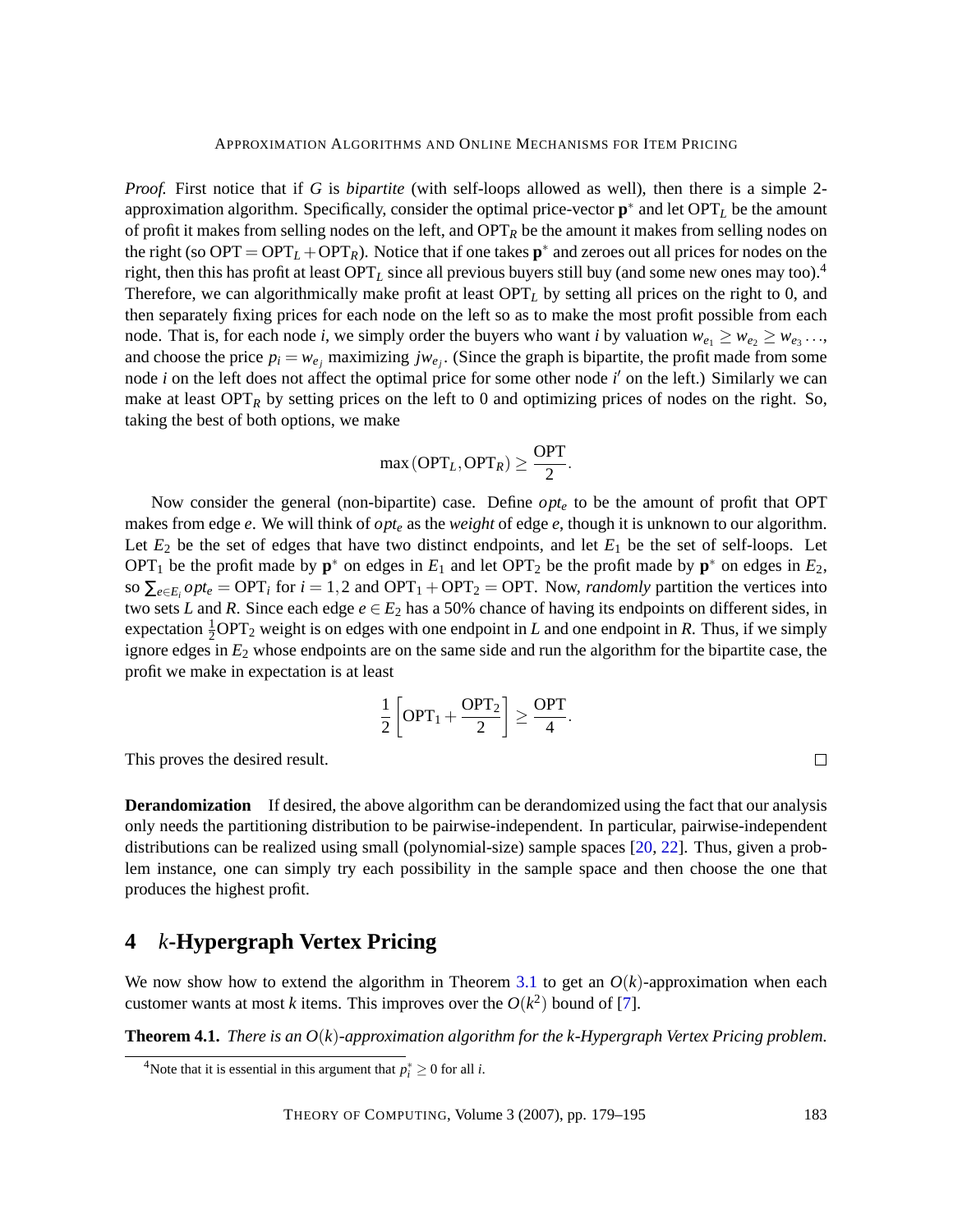*Proof.* We can use the following procedure.

**Step 1** Randomly partition *V* into *V<sub>L</sub>* and *V*<sub>*rest*</sub> by placing each node into *V<sub>L</sub>* with probability  $\frac{1}{k}$ .

**Step 2** Let *E*<sup> $\prime$ </sup> be the set of edges with *exactly* one endpoint in *V*<sub>*L*</sub>. Ignore all edges in  $E - E'$ .

**Step 3** Set prices in  $V_{rest}$  to 0 and set prices in  $V_L$  optimally with respect to edges in  $E'$ .

To analyze this algorithm, let  $OPT_{i,e}$  denote the profit made by  $p^*$  selling item *i* to bidder *e*. (So  $OPT_{i,e} \in \{0, p_i^*\}$  and  $OPT = \sum_{i \in V, e \in E} OPT_{i,e}$ .) Notice that the total profit made in Step 3 is *at least*  $\sum_{i \in V_L, e \in E'} \text{OPT}_{i,e}$  because setting prices in  $V_{rest}$  to 0 can only increase the number of sales made by  $\mathbf{p}^*$  to bidders in *E'*. Thus, we simply need to analyze the quantity  $\mathbf{E}\left[\sum_{i\in V_L, e\in E'} \text{OPT}_{i,e}\right]$ .

Define indicator random variable  $X_{i,e} = 1$  if  $i \in V_L$  and  $e \in E'$ , and  $X_{i,e} = 0$  otherwise. We have:

$$
\mathbf{E}[X_{i,e}] = \mathbf{Pr}[i \in V_L \text{ and } e \in E'] \ge \frac{1}{k} \left(1 - \frac{1}{k}\right)^{k-1}
$$
(4.1)

Therefore,

$$
\mathbf{E}\left[\sum_{i\in V_L, e\in E'} \text{OPT}_{i,e}\right] = \mathbf{E}\left[\sum_{i\in V, e\in E} X_{i,e} \text{OPT}_{i,e}\right] \n= \sum_{i\in V, e\in E} \mathbf{E}\left[X_{i,e}\right] \text{OPT}_{i,e} \n\geq \frac{1}{k} \left(1 - \frac{1}{k}\right)^{k-1} \text{OPT} \n\geq \frac{\text{OPT}}{ke}.
$$

<span id="page-5-0"></span>

<span id="page-5-1"></span>**Derandomization** As with the algorithm of Theorem [3.1,](#page-3-2) the above algorithm for *k*-hypergraph vertex pricing can also be derandomized if desired, but in this case we need the tools of Even et al. [\[12\]](#page-14-7). First, note that we are only interested in the case that *k* is  $o(log n + log m)$ , since for larger values of *k* we can switch to the generic algorithm of Guruswami et al. [\[15\]](#page-14-0). Thus, we can allow for a blowup of  $2^{O(k)}$  in our running time. Now, consider the algorithm in Theorem [4.1](#page-4-1) and define indicator random variables  $X_i = 1$  if  $i \in V_L$  and  $X_i = 0$  otherwise. So, each  $X_i = 1$  with probability  $\frac{1}{k}$ , and notice that we need only *k*-wise independence among the  $X_i$  to calculate  $\mathbf{E}[X_{i,e}]$  in Equation [\(4.1\)](#page-5-0). Even et al. [\[12\]](#page-14-7) give a construction of small sample spaces that is especially well-suited to our needs. Their construction runs in time polynomial in  $2^k$ , *n*, and  $\frac{1}{\epsilon}$ , and produces an explicit sample space with the following property: for any *k*-tuple  $(X_{i_1},...,X_{i_k})$  of the random variables  $X_i$  and any assignment  $(v_1,...,v_k)$  to their values, the fraction of points in their sample space under which these variables all take on those values is within  $\pm \varepsilon$  of the probability of this event under our product distribution. In particular, the *k*-tuples we care about are those corresponding to edges  $e \in E$ , with values of the form  $(1,0,\ldots,0)$  corresponding to the event that  $X_{i,e} = 1$ . Setting  $\varepsilon = o\left(\frac{1}{k}\right)$  $\frac{1}{k}$ ), we get that under the uniform distribution over their sample space,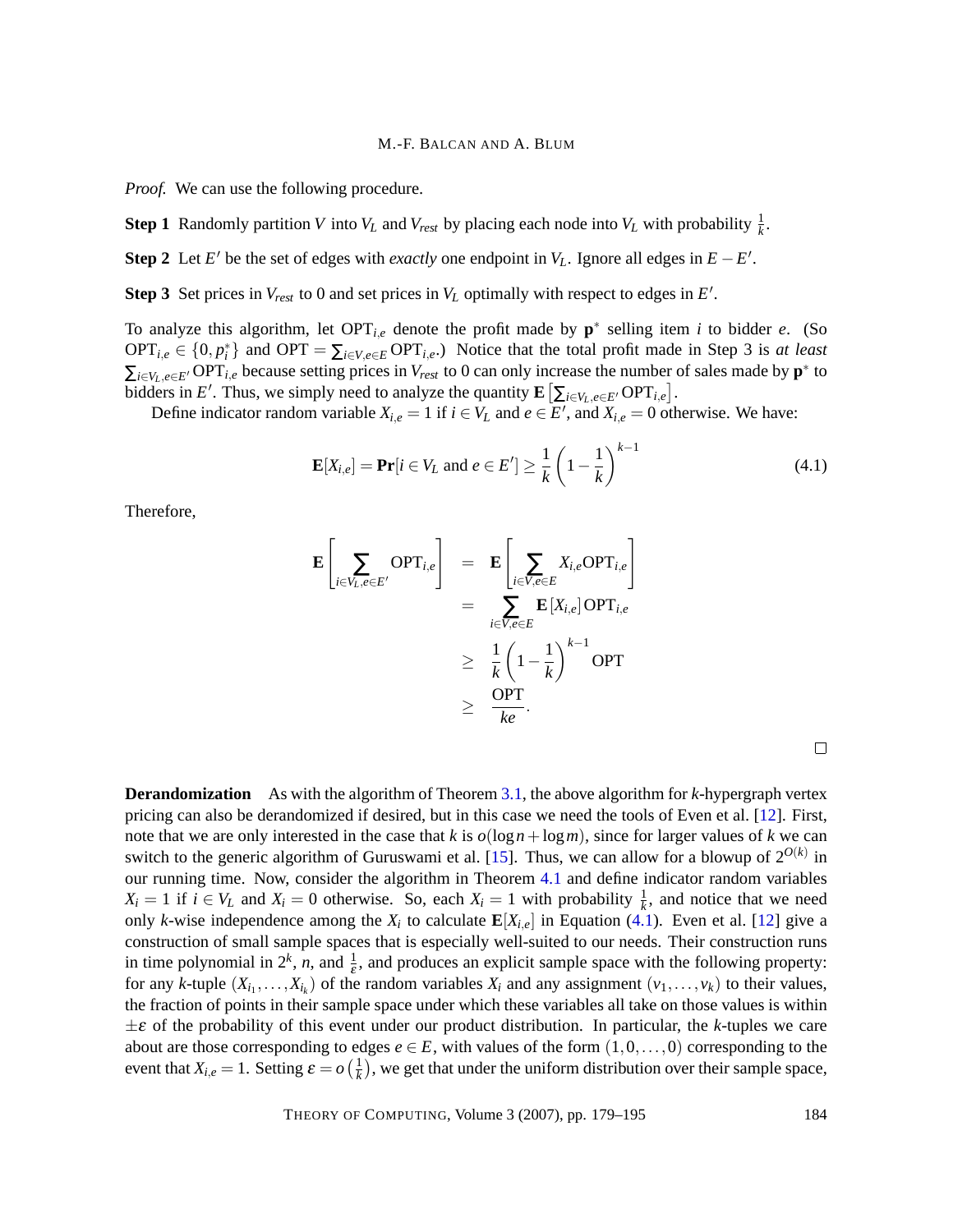Equation [\(4.1\)](#page-5-0) holds up to  $1-o(1)$ , which suffices for our bounds. Thus, we simply run the construction of Even al. [\[12\]](#page-14-7) using such a value of  $\varepsilon$ , and try each partitioning in their explicit sample space, choosing the one that produces the highest profit.

# <span id="page-6-0"></span>**5 Pricing below Cost**

Following prior work [\[15\]](#page-14-0) we have so far required solutions to satisfy  $p_i \ge 0$  for all *i*. In fact, for the case of digital goods, it does not make sense to allow negative prices since even customers *e* for whom  $i \notin e$ would purchase item *i* if  $p_i < 0$  (and moreover purchase infinitely many copies). However, in the case of products of nonzero marginal cost, where we view  $p_i$  as a *profit margin* (the difference between sales price and the retailer's cost) it could make sense to allow *p<sup>i</sup>* to be negative. In fact, a retailer might wish to do so in order to induce more purchases of bundles containing both those and other more expensive products. For example, consider four items  $A$ ,  $B$ ,  $C$ , and  $D$ , and three customers: one who values  $\{A, B\}$ at \$10 above their combined cost, one who values {*B*,*C*} at \$40 above their cost, and one who values  ${C,D}$  at \$10 above their cost. If no item can be priced at a loss, then it is not possible to have all three customers buy at their valuations. On the other hand, by pricing *A* and *D* at \$10 below cost, and *B* and *C* at \$20 above cost, the seller could extract full profit (assuming all costs are at least \$10). More generally, we present an Ω(log*n*) "positivity gap": a (bipartite) graph in which there is an Ω(log*n*) gap between the optimal profit achievable without any items priced at a loss and the optimal profit if such pricing is allowed. Specifically:

**Theorem 5.1.** *For the graph vertex pricing problem, there exists an*  $\Omega(\log n)$  *gap between the profit achievable when pricing below cost is allowed and the profit achievable when pricing below cost is not allowed.*

*Proof.* Consider a bipartite graph with vertices  $\ell_1, \ldots, \ell_n$  on the left and  $r_1, \ldots, r_n$  on the right, where for convenience let *n* be a power of 2. A set  $S_1$  of bidders each want bundles of the form  $\{\ell_i, r_{i+1}\}$  at \$1 above cost, a set  $S_2$  of bidders each want bundles of the form  $\{\ell_i, r_{i+2}\}$  at \$2 above cost, a set  $S_4$ of bidders each want bundles of the form  $\{\ell_i, r_{i+4}\}$  at \$4 above cost, and so forth, up to  $S_{n/2}$ . Suppose there are  $(n-1)n$  bidders in *S*<sub>1</sub> (*n* for each value of  $i \in \{1, ..., n-1\}$ ), there are  $(n-2)n/2$  bidders in *S*<sub>2</sub> (*n*/2 for each value of *i* ∈ {1,...,*n* − 2}), there are  $(n-4)n/4$  bidders in *S*<sub>4</sub> (*n*/4 for each value of *i* ∈ {1,...,*n* − 4}) and so on, down to  $(n/2)$ 2 bidders in *S*<sub>*n*/2</sub> (2 for each *i* ∈ {1,...,*n*/2}). In this case, if negative profit margins are allowed, then one can price each  $\ell_i$  at profit  $-i$  and each  $r_i$  at profit *i* and have all bidders buy at exactly their valuations, extracting full profit  $\Theta(n^2 \log n)$ . On the other hand, the structure of bidders is such that the set of bidders who want any given item form an "equal revenue distribution". In particular, for any pricing in which all items on one side (say on the right) are priced at zero, any pricing of items on the other can produce at most  $\Theta(n)$  profit per item, or  $\Theta(n^2)$  total. This in turn implies that it is not possible to get more than  $\Theta(n^2)$  profit using only non-negative profit margins, since we know the optimal profit achievable using non-negative profit margins is within a factor of 2 of the profit achievable when setting all items on one side of the graph to 0.  $\Box$ 

Notice that our approximation algorithms in Sections [3](#page-3-1) and [4](#page-4-0) only provide good guarantees with respect to the best profit achievable when pricing below cost is not allowed. We do not know whether it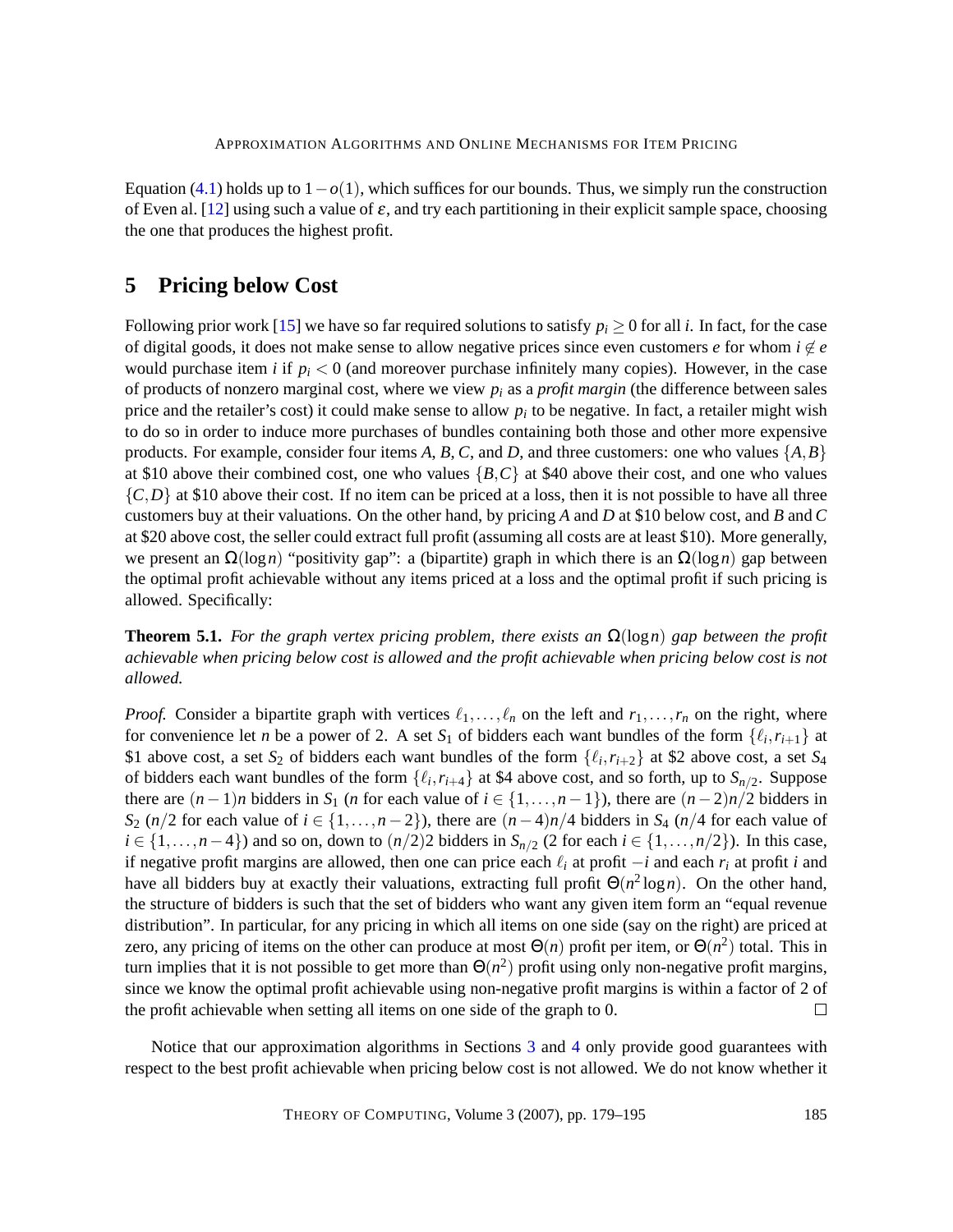is possible to achieve a  $o(\log n)$  approximation when pricing below cost is allowed, even for the case of bipartite graphs.

For the rest of the paper, we resume considering only the case that all prices must be nonnegative.

# <span id="page-7-0"></span>**6 The Highway Problem**

A particular interesting case of the hypergraph pricing problem considered in [\[15\]](#page-14-0) is the *highway* problem. In this problem we think of the items 1,2,...,*n* as segments of a highway, and each desired subset *e* is an interval  $[i, j]$  of the highway. A special case of this problem shown in [\[15\]](#page-14-0) to be solvable in polynomial time is the case when all path requests share one common end-point *r*. For this case, Guruswami et al. [\[15\]](#page-14-0) give an  $O(m^2)$  exact dynamic programming algorithm, which we will call A. They also give pseudo-polynomial dynamic programming algorithms for two particular cases: an  $O(h^{h+2}m^{h+3})$ -time exact dynamic programming algorithm for the case when all valuations are integral, and an  $O(h^{k+1}m)$ time exact dynamic programming algorithm for the case that furthermore all requests have path lengths bounded by some constant *k*. The highway problem was recently shown to be weakly NP-hard by Briest and Krysta [\[7\]](#page-14-3).

We present below (Theorem [6.1\)](#page-7-1) an *O*(log*n*) approximation algorithm for the highway problem, improving over the  $O(log n + log m)$  approximation guarantee of Guruswami et al. [\[15\]](#page-14-0).

### <span id="page-7-1"></span>**Theorem 6.1.** *There is an O*(log*n*)*-approximation algorithm for the highway problem.*

*Proof.* For convenience we assume *n* is a power of 2 (which we can always achieve by padding). We begin by partitioning the customers into  $\log_2 n$  groups. Specifically, let  $S_1$  be the set of all customers who want item  $\frac{n}{2}$ . Let *S*<sub>2</sub> be the set of all customers not in *S*<sub>1</sub> who want either item  $\frac{n}{4}$  or item  $\frac{3n}{4}$ . More generally, let *S*<sub>*i*</sub> be the set of customers not in  $S_1 \cup \cdots \cup S_{i-1}$  who want some item in  $\left\{\frac{n}{2^n}\right\}$  $\frac{3n}{2^i}, \ldots, \frac{(2^i-1)n}{2^i}$  $\frac{-1}{2^i}\}$ .  $\frac{n}{2^i}, \frac{3n}{2^i}$ Now, for each set  $S_i$  we can use algorithm A from [\[15\]](#page-14-0) to get a 2-approximation to the optimal profit over  $S_i$ . Specifically, for each  $j \in \{1, ..., 2^i - 1\}$  let  $S_{ij}$  be the subset of customers in  $S_i$  who want item *jn*  $\frac{j^n}{2^i}$ . Notice that by design, customers in set *S*<sub>*ij*</sub> do not have any desired item in common with customers in  $S_{ij'}$  for  $j' \neq j$ , which means we can consider each of them separately. Now, for each  $S_{ij}$  we get a 2-approximation to OPT( $S_{ij}$ ) by running A twice, first zeroing out all prices for items  $z < \frac{jn}{2i}$  $\frac{J^n}{2^i}$  and then again zeroing out all prices for items  $z > \frac{jn}{2i}$  $\frac{j^n}{2^i}$  and taking the best of the two cases. Since there are only  $log_2 n$  groups  $S_i$ , we simply use the algorithm A from [\[15\]](#page-14-0) to get a 2-approximation to the optimal profit over  $S_i$ , and then take the best of all options, thus obtaining a  $2\log_2 n$  approximation overall.  $\Box$ 

#### **6.1 Special cases**

Using algorithm A we can also get a constant-factor approximation in the special case that everyone wants exactly  $k$  items, for any (not necessarily constant)  $k$ . To see this, split the items into groups  $G_1, G_2, \ldots, G_{\frac{n}{k}}$  of size *k*, where  $G_1$  consists of the first *k* items,  $G_2$  consists of the next *k* items and so on, and let  $OPT_{even}$  and  $OPT_{odd}$  be the amount of money that OPT makes from the even-numbered groups and from the odd-numbered groups respectively. We can make at least  $\frac{OPT_{even}}{2}$  as follows. We first set all the prices on items in the odd groups to zero. Now notice that each customer wants items in at most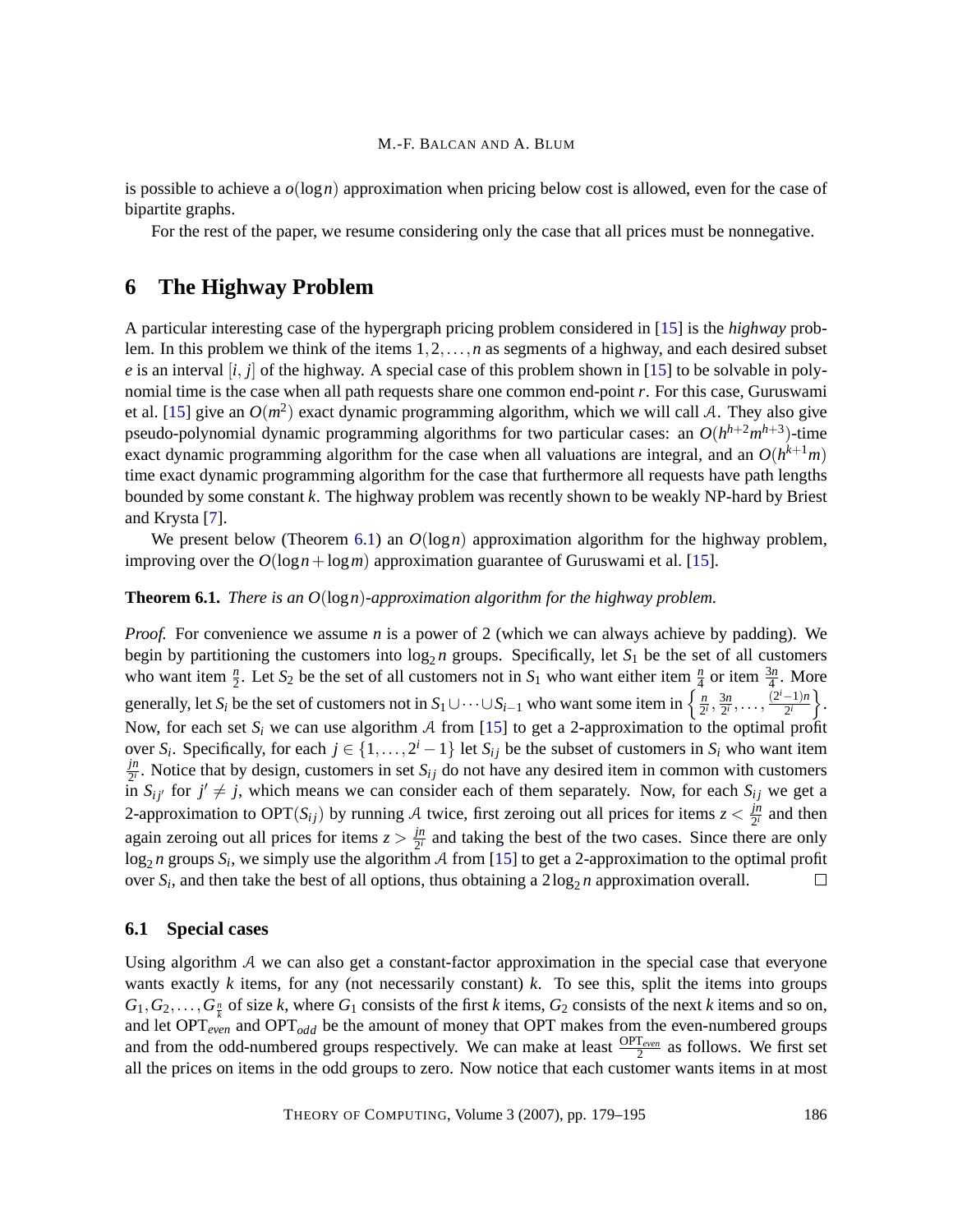one even-numbered group: let us associate that customer with that group. We can now partition the customers in each even group into two types: those who want the leftmost item in the group and those who want the rightmost item in the group (customers who want both can be assigned arbitrarily). We then run the dynamic program separately over each type, and take the best outcome. In a similar way, we can make at least  $\frac{\text{OPT}_{odd}}{2}$  by setting prices for items in the even groups to 0. So we try both and take the best, thus obtaining a factor of 4 algorithm.

Similarly we can get a factor of 4*c* approximation algorithm if for some value of *k*, all customers want between  $\frac{k}{c}$  and *k* elements.

# <span id="page-8-0"></span>**7 When bidders form a hierarchy**

We present a fully polynomial time approximation scheme for the case that the desired subsets of different (single-minded) customers form a hierarchy, also known as a laminar family of sets.<sup>5</sup> Specifically, we consider the case of a hypergraph where for any two edges  $e, e'$ , we have  $e \subseteq e'$  or  $e \supseteq e'$  or  $e \cap e' = \emptyset$ . This means that the edges themselves can be viewed as forming a tree structure (actually, a forest) ordered by containment. Let *T<sup>e</sup>* be the set of all bidders whose desired subset is contained in *e*. Note that we can assume for simplicity that we have a binary hierarchy (if the hierarchy is not binary, then we can transform it into a binary hierarchy by adding fake edges *e*, increasing the size of the hypergraph by at most a constant factor).

We start by presenting a pseudopolynomial algorithm for the case that the bidders have integral valuations (between 0 and *h*). In this case, by the integrality lemma in [\[15\]](#page-14-0) there exists an integral optimal solution. For each  $e \in E$  and nonnegative integer  $s \leq h$ , let us denote by  $n_s^e$  the number of bidders with desired set *e* whose valuations are at least *s*. Now, for each  $e \in E$  and nonnegative integer  $s \le nh$ , let  $A[s, e]$  represent the maximum possible profit we get from bidders in  $T_e$  when the total sum of the prices on items in *e* is exactly *s*. Our dynamic programming algorithm for computing the quantities *A*[*s*,*e*] can be now specified as follows.

- **Step 1** For each "leaf" *e* in the hierarchy (an edge *e* that does not contain any other edges *e'*) initialize  $A[s,e] = s \cdot n_s^e$ .
- **Step 2** Consider any edge *e* with children  $e_1$  and  $e_2$  whose *A*-values have been computed. Compute  $A[s, e] = \max_{s_1+s_2=s} (A[s_1, e_1] + A[s_2, e_2]) + sn_s^e.$
- **Step 3** Return  $\max_{s \le nh} A[s, r]$ . (Here *r* is the root of the hierarchy).

After computing the *A*-values, we can then easily determine the optimal pricing vector by backtracking. Clearly, the overall procedure above runs in time polynomial in *n*, *m* and *h*.

If we do not want to have a polynomial dependence on *h*, we can instead use the above pseudopolynomial algorithm to obtain an FPTAS in a fairly standard way as follows.

**Step 1** Given  $\varepsilon > 0$ , let  $l = \frac{\varepsilon h}{nm}$ .

<sup>&</sup>lt;sup>5</sup>Independently, Briest and Krysta [\[7\]](#page-14-3) show a similar result. They also show that this problem in NP-hard.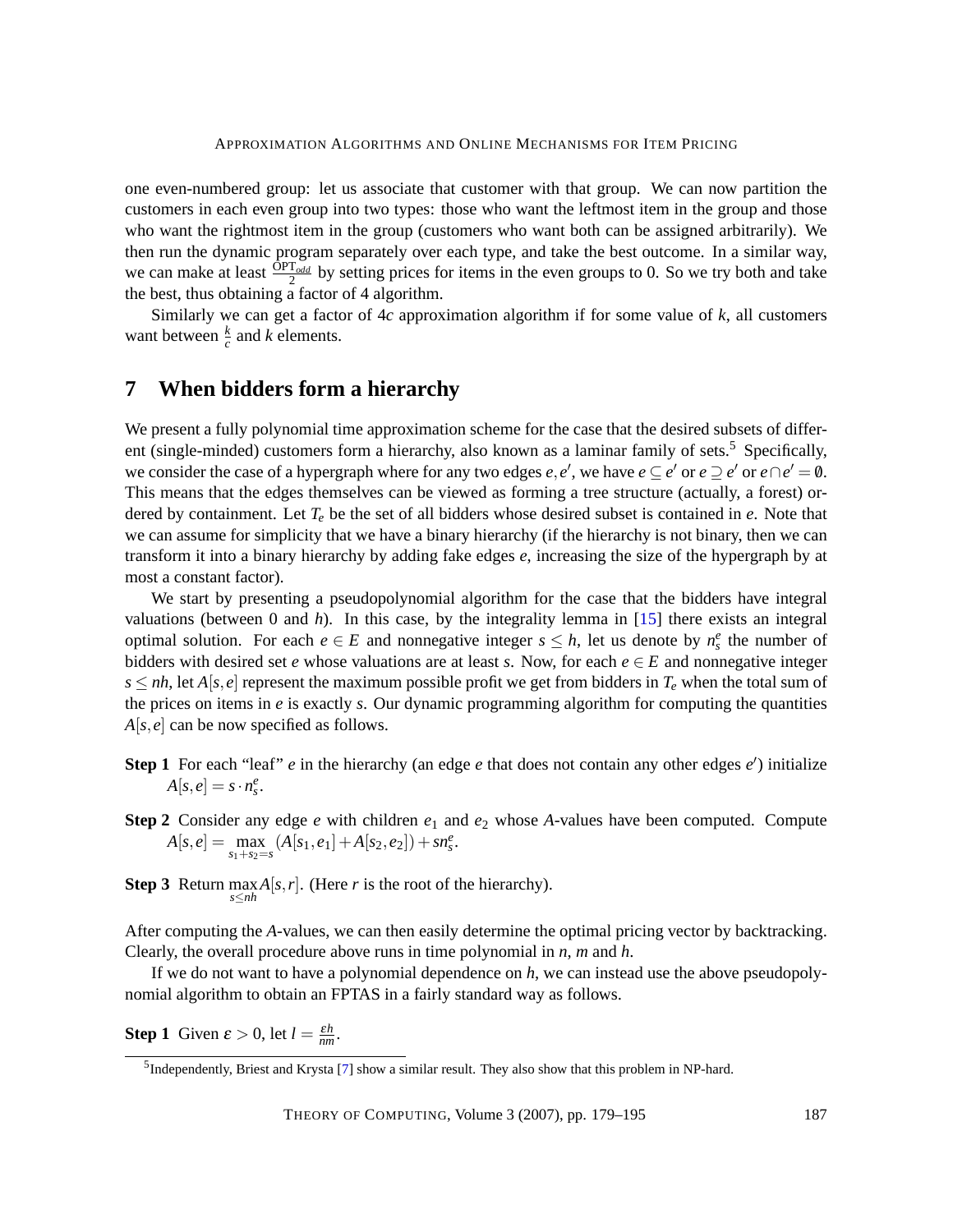**Step 2** Define  $w'_e = \left\lfloor \frac{w_e}{l} \right\rfloor$ , for each hyperedge  $e \in E$ .

**Step 3** Run the dynamic programming algorithm on the instance specified by  $G = (V, E)$  and valuations  $w_e'$ , and let  $p'$  be the returned price vector.

**Step 4** Output the price vector  $\tilde{\mathbf{p}}$  defined as  $\tilde{p}_i = l \cdot p'_i$ , for  $i \in V$ .

**Theorem 7.1.** *The above algorithm is an FPTAS, achieving profit at least*  $(1 - \varepsilon)$ OPT *in time polynomial in n, m, and*  $\frac{1}{\varepsilon}$ *.* 

*Proof.* In the following discussion, let Profit<sub>*w*</sub>( $\bf{p}$ ) denote the profit made by using the price vector **p** in the rounded instance specified by  $G = (V, E)$  and valuations  $w'_{e}$ . In order to prove that the profit we obtain by using  $\tilde{p}$  in the original instance (given by  $G = (V, E)$  and valuations  $w_e$ ) is at least  $(1 - \varepsilon)$ OPT, we first make some observations.

Let **p** be a price vector and let *W* be the set of winners under the pricing scheme **p** in the original instance. If  $\mathbf{p}''$  is the pricing vector defined as  $p''_i = \lfloor \frac{p_i}{l} \rfloor$  for  $i \in V$ , then Profit<sub>w</sub> $(\mathbf{p}'') \geq \frac{1}{l}$ *l* ·Profit(**p**)−*nm*. To see why this is true, notice first that  $W \subseteq W''$ , where  $W''$  is the set of winners under the pricing scheme  $\mathbf{p}''$  in the rounded instance (specified by  $G = (V, E)$  and the valuations  $w'_e$ ). This follows from the fact that  $\sum_{i \in e} p_i \leq w_e$  implies  $\sum_{i \in e}$  $p_i'' = \sum_{i \in e}$  $\left\lfloor \frac{p_i}{l} \right\rfloor \leq \left\lfloor \frac{w_e}{l} \right\rfloor = w'_e$ . This implies

$$
\text{Profit}_{w'}(\mathbf{p}'') = \sum_{e \in W''} \sum_{i \in e} p_i'' \ge \sum_{e \in W} \sum_{i \in e} \left(\frac{p_i}{l} - 1\right) \ge \frac{1}{l} \cdot \text{Profit}(\mathbf{p}) - nm,
$$

as desired.

Let  $p'$  be a pricing vector and let  $W'$  be the set of winners under the pricing scheme  $p'$  in the rounded instance. If  $\tilde{\mathbf{p}}$  is the pricing vector defined as  $\tilde{p}_i = l \cdot p'_i$  for  $i \in V$ , then  $\text{Profit}(\tilde{\mathbf{p}}) \geq l \cdot \text{Profit}_{w'}(\mathbf{p}')$ . To see why this is true, notice first that  $W' \subseteq W$ , where *W* is the set of winners under  $\tilde{\mathbf{p}}$  in the original instance. This follows from the fact that  $\sum_{i \in e} p'_i \leq w'_e$  implies  $\sum_{i \in e} \tilde{p}_i = l \cdot \sum_{i \in e} p'_i \leq l \cdot w'_e = l \left\lfloor \frac{w_e}{l} \right\rfloor \leq w_e$ . This implies

$$
\text{Profit}(\tilde{\mathbf{p}}) = \sum_{e \in W} \sum_{i \in e} \tilde{p}_i = \sum_{e \in W} \sum_{i \in e} l \cdot p'_i \ge \sum_{e \in W'} \sum_{i \in e} l \cdot p'_i = l \cdot \text{Profit}_{w'}(\mathbf{p}'),
$$

as desired.

We are now ready to show that  $\text{Profit}(\tilde{\mathbf{p}}) \geq (1 - \varepsilon) \text{OPT}$ . Let  $\mathbf{p}^*$  and  $\mathbf{p}'$  be the price vectors with the maximum profit in the original and rounded instances respectively, and let *W*<sup>∗</sup> and *W* be the corresponding set of winners. Let  $\tilde{\mathbf{p}}$  be the price vector defined as  $\tilde{p}_i = l \cdot p'_i$  for  $i \in V$  and let  $\mathbf{p}''$  is the pricing vector defined as  $p_i'' = \left| \frac{p_i^*}{l} \right|$  for  $i \in V$ . According to the previous observations we have Profit $(\tilde{\mathbf{p}}) \geq$ *l* · Profit<sub>w</sub> $(\mathbf{p}')$ . Since  $\mathbf{p}'$  is the price vector with the maximum profit in the rounded instance we have  $\text{Profit}_{w'}(\mathbf{p}') \ge \text{Profit}_{w'}(\mathbf{p}'')$ . Combining these together with the fact that  $\text{Profit}_{w'}(\mathbf{p}'') \ge \frac{1}{l}$ *l* ·Profit(**p** ∗ )−*nm*, we get Profit $(\tilde{\mathbf{p}}) \geq \text{Profit}(\mathbf{p}^*) - \text{Inm}$ , which implies Profit $(\tilde{\mathbf{p}}) \geq (1 - \varepsilon) \text{OPT}$ , as desired.

Since  $w'_e \leq \frac{nm}{\varepsilon}$  $\frac{dm}{\varepsilon}$  for all  $e \in E$ , we also have that our procedure runs in polynomial time in *n*, *m*, and  $\frac{1}{\varepsilon}$ , thus being an FPTAS for the hierarchy case.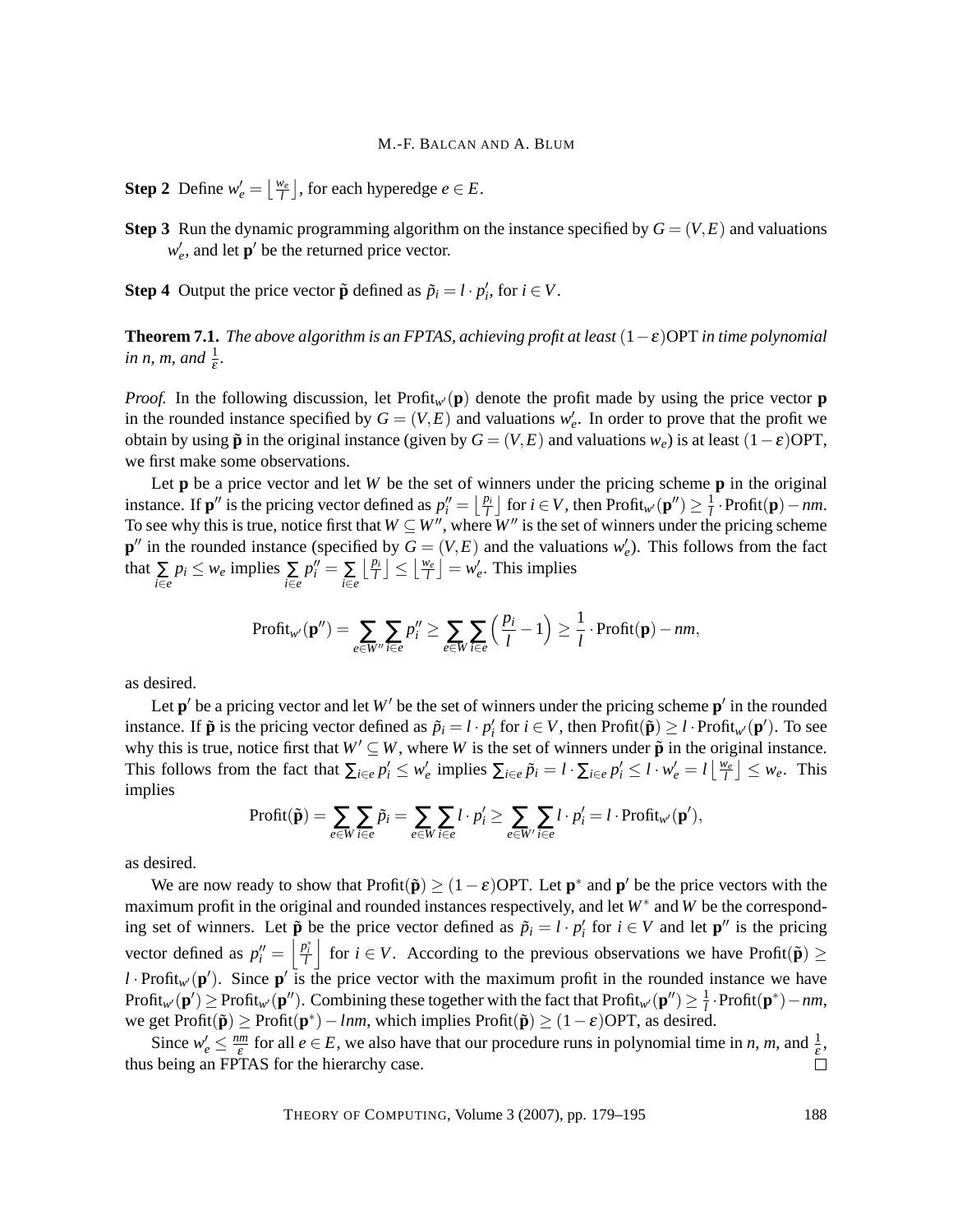# <span id="page-10-0"></span>**8 Online Pricing**

As mentioned in Section [1,](#page-1-0) results of Balcan et al. [\[3\]](#page-13-0) can be used to convert our algorithms into incentive-compatible mechanisms in the offline "batch" setting (i.e., a sealed-bid auction). In this section we consider a natural, more demanding *online* setting in which customers arrive one at a time, and we must assign prices to the items for customer *t* based only on information about customers 1,...,*t* −1.

### **8.1 The model**

We assume customers arrive one at a time. Each customer will be shown a set of item prices, and will then decide whether to purchase or not at those prices. We assume customers cannot return and cannot control their time of arrival, so any take-it-or-leave-it set of prices for customer *t* based only on information received from customers 1,...,*t* − 1 is incentive-compatible. In addition, we assume an *oblivious adversary* model: that is, our objective is to achieve good expected performance for any sequence of customers, but this sequence cannot depend on the outcome of any probabilistic choices made by our algorithm. As before, we use *m* to denote the total number of customers.

We consider two information models. In the *full information* model, we assume that after the *t*-th customer departs, we learn his desired set  $e_t$  and valuation  $v_t$ . In the more difficult *posted-price* model, we assume we only find out whether and what the customer purchased but not his actual valuations. That is, if he purchases a subset at the current prices, we do not know if he still would have purchased at higher prices, and if he does not purchase at the current prices, we do not know if (or what) he would have purchased at lower prices. In both models, we will be interested in algorithms that perform well compared to the best fixed setting of prices for the entire sequence. Thus, we are comparing to the same notion of OPT as in the offline case.

#### <span id="page-10-2"></span>**8.2 The Online Graph and** *k***-Hypergraph Pricing Problems**

Our 4-approximation for graph vertex-pricing, and our  $O(k)$ -approximation for k-hypergraph vertex pricing, can be directly adapted to the online setting by using the results of [\[5,](#page-13-1) [6\]](#page-14-6) for the online digitalgood auction. In particular, for the full-information setting, Blum and Hartline [\[5\]](#page-13-1) show the following:

<span id="page-10-1"></span>**Theorem 8.1 ([\[5\]](#page-13-1)).** *Consider the online pricing problem for a single item*  $(n = 1)$  *in the full-information setting. There exists an online algorithm such that for any given* ε > 0*, its expected profit on any input sequence of maximum valuation h is at least*  $(1 - \varepsilon)$ OPT  $- O(\frac{nh}{\varepsilon})$  $rac{ih}{\varepsilon} \log \frac{1}{\varepsilon}$ ).

We can now use this to prove the following result.

<span id="page-10-3"></span>**Theorem 8.2.** *Consider the online hypergraph vertex pricing problem in the full-information setting. There exists an online algorithm such that for any given* ε > 0*, its expected profit on any input sequence is at least*  $(1 - \varepsilon)ALG - O(\frac{nh}{\varepsilon})$  $\frac{dh}{\varepsilon} \log \frac{1}{\varepsilon}$ ), where ALG is is the profit of the offline *approximation algorithm in Section [4](#page-4-0) on that input.*

*Proof.* Note that our algorithms in Sections [3](#page-3-1) and [4](#page-4-0) begin by selecting a subset  $V_L$  of items to have non-zero prices, and then achieve their approximation guarantees considering only profit made from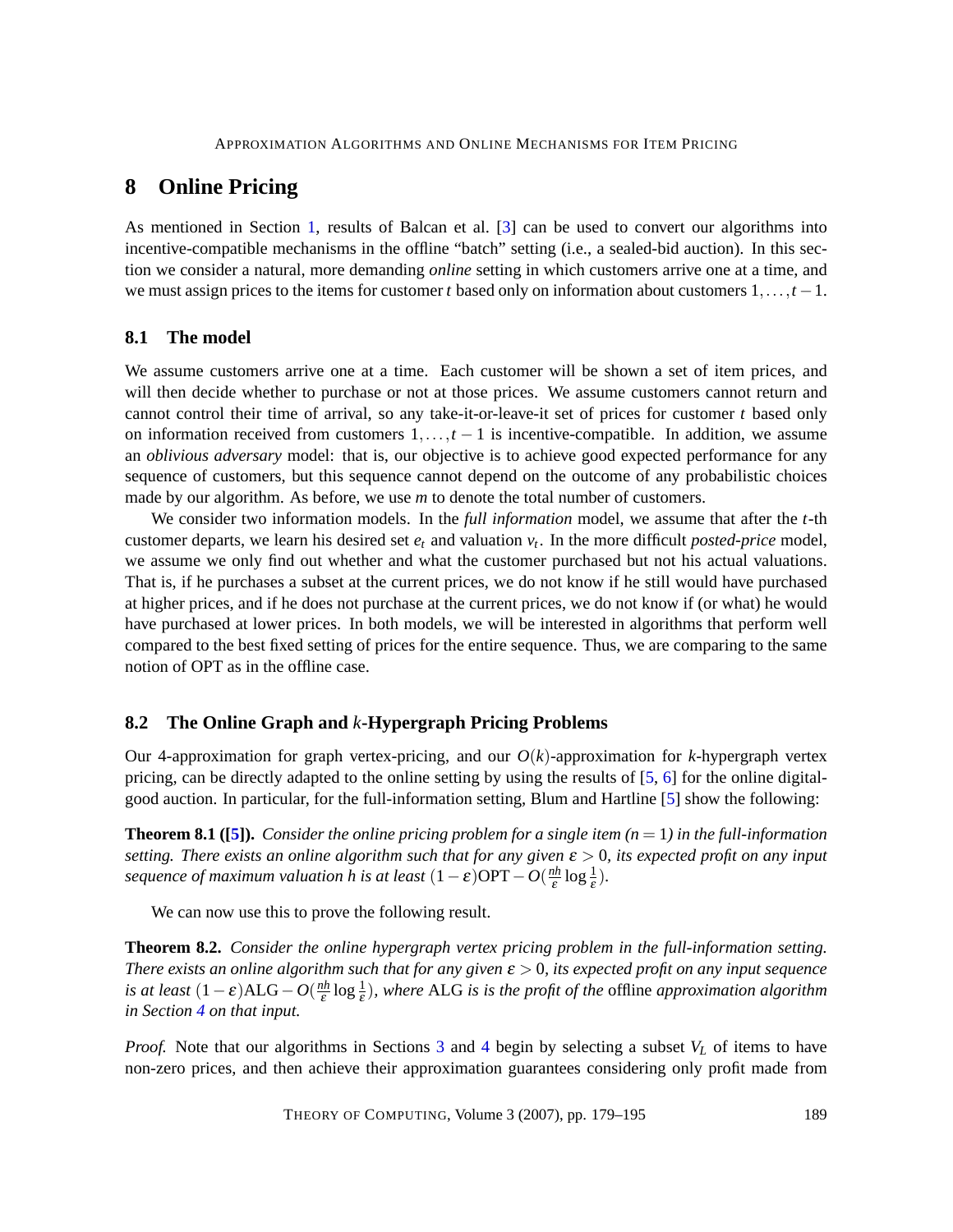customers who want exactly one item in  $V_L$ . Thus, we can view these algorithms as effectively performing |*VL*| separate digital-good auctions, ignoring customers who want zero, or more than one, item from *VL*. In particular, to apply these algorithms to the full-information online setting, we begin by randomly choosing the set  $V_L$  as described in the algorithms, setting prices for items in  $V - V_L$  to 0. We then instantiate a separate copy of the online digital-good auction from [\[5\]](#page-13-1) for each item  $i \in V_L$ . When a customer arrives, if the customer wants exactly one item *i* from *VL*, then his valuation is given to the associated online auction algorithm. Let OPT*<sup>i</sup>* denote the optimal profit achievable using a fixed price for item *i* from customers whose bundles contain item *i* but no other item in *VL*. By Theorem [8.1,](#page-10-1) the expected profit of the online auction for item *i* will therefore be at least  $(1 - \varepsilon) \text{OPT}_i - O(\frac{h}{\varepsilon})$  $\frac{h}{\varepsilon} \log \frac{1}{\varepsilon}$ ). Thus, overall, we achieve profit at least  $(1 - \varepsilon) \sum_{i \in V_L} \text{OPT}_i - O(\frac{nh}{\varepsilon})$  $\frac{dh}{\varepsilon} \log \frac{1}{\varepsilon}$ , where  $\sum_{i \in V_L} \text{OPT}_i$  is the profit of the *offline* approximation algorithm. Note that we need the assumption of an oblivious adversary for the approximation ratios proved in Sections [3](#page-3-1) and [4](#page-4-0) to apply.  $\Box$ 

In particular, so long as the offline algorithm's profit is  $\Omega(\frac{nh}{c^2})$  $\frac{n h}{\varepsilon^2} \log \frac{1}{\varepsilon}$ , we lose only a  $(1+O(\varepsilon))$  factor in the conversion to the online setting. In the posted-price setting, we can obtain a similar result: we only need to apply the associated posted-price algorithms of [\[5,](#page-13-1) [6\]](#page-14-6). The only tricky issue is that a customer who chooses not to buy anything must be fed in as a non-buyer to *all* of the online algorithms, in order to ensure that the sequence of customers fed into algorithm *i* is a superset of the true customers for that item (so that the value of OPT for the sequence fed to the algorithm is at least as large as the true OPT for that item). In addition, the algorithms for the posted-price scenario require that the upper-bound *h* on the maximum valuation be known in advance.

#### <span id="page-11-1"></span>**8.3 The Online Highway Problem**

For the highway problem, we cannot decompose our solution into a collection of independent digitalgood auctions, so the reduction in Section [8.2](#page-10-2) does not apply. However, we *can* convert to the online setting by placing this problem in the framework of *online geometric optimization* studied by Kalai and Vempala [\[18\]](#page-15-2) as extended to the case of approximation algorithms by Kakade et al. [\[17\]](#page-14-8). In particular, [\[17\]](#page-14-8) gives a method to convert any efficient approximation algorithm for offline optimization into an efficient algorithm for *online* optimization with asymptotically the same approximation ratio, for any problem of the following type:

- 1. There is a set  $S \subseteq \mathbb{R}^d$  of *feasible points*. At each time step *t* we must pick some point  $p^t \in S$ ; we are then given an objective function  $\mathbf{v}^t \in \mathbb{R}^d$ , and we obtain profit  $\mathbf{p}^t \cdot \mathbf{v}^t$ .
- 2. Our goal is to perform nearly as well as the best point  $\mathbf{p} \in S$  in hindsight. That is, we want  $\sum_{t} \mathbf{p}^{t} \cdot \mathbf{v}^{t}$ 
	- to be nearly as large as  $\max_{\mathbf{p} \in S} \sum_{t} \mathbf{p} \cdot \mathbf{v}^{t}$ .
- <span id="page-11-0"></span>3. We have an efficient  $\alpha$ -approximation algorithm for the *offline* optimization problem: given objective function  $\mathbf{v} \in \mathbb{R}^d$ , find the point  $\mathbf{p} \in S$  that maximizes  $\mathbf{p} \cdot \mathbf{v}$ .

Kalai and Vempala [\[18\]](#page-15-2) (for the case of exact offline algorithms) and Kakade et al. [\[17\]](#page-14-8) (for the case of approximation algorithms) give a procedure for choosing points **p** *<sup>t</sup>* online for any problem of the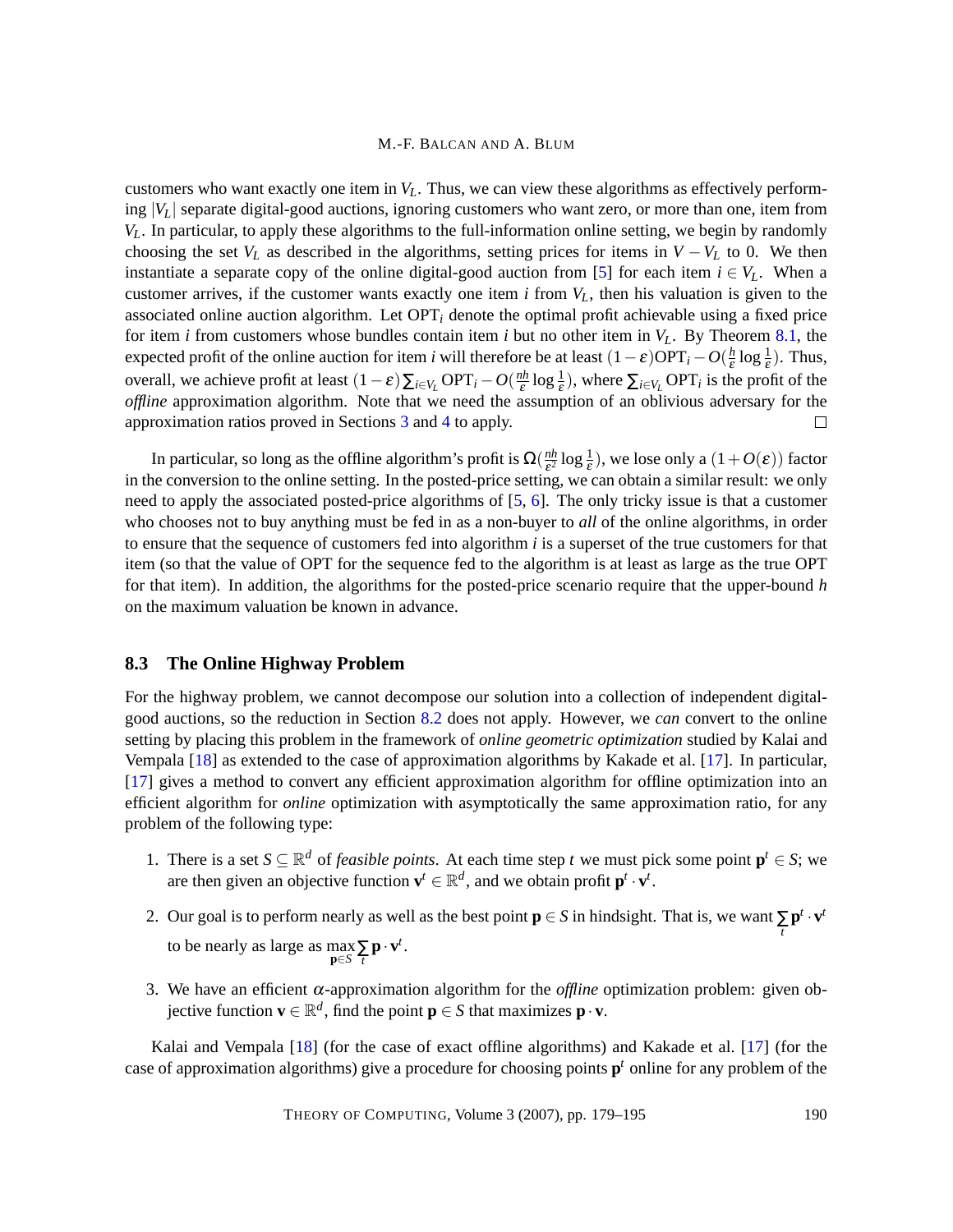above type such that the total profit obtained,  $\sum_t \mathbf{p}^t \cdot \mathbf{v}^t$ , is within a  $(1-\varepsilon)/\alpha$  factor of the profit of the best  $p \in S$  in hindsight, minus an additive term that is polynomial in the diameter of *S* and the maximum  $L_1$  magnitude of any  $\mathbf{v}^t$ .

We can place the highway problem into the above setting as follows. First, for simplicity of exposition, let us assume all bidders have integral valuations between 0 and *h*, and that we are willing to have an algorithm that runs in time polynomial in *h* as opposed to log*h* (the general case can be handled by rounding and scaling as in Section [7\)](#page-8-0). Now, let *S* be the set of all possible item prices represented in the following way. Given a pricing of the *n* items, let  $q_{ij}$  denote the total cost of the bundle  $[i, j]$ . We represent  $q_{ij}$  as a vector of length *h* consisting of  $q_{ij}$  − 1 zeros followed by  $h - q_{ij} + 1$  entries at value  $q_{ij}$ . To represent the entire pricing of the *n* items, we just concatenate these  $n^2$  vectors together to create a point in  $\mathbb{R}^d$  for  $d = n^2h$ . A bidder who desires bundle [*i*, *j*] at value *w* is represented as a vector of all zero entries except for a 1 in the *w*-th coordinate of the block corresponding to  $q_{ij}$ . By design, the dot product of this vector with a vector  $\mathbf{p} \in S$  is exactly the profit that would be obtained from this bidder by the item-pricing corresponding to **p**. Finally, we can use the optimization algorithm from Section [6](#page-7-0) or from [\[15\]](#page-14-0) as our offline optimization oracle. Since the diameter of *S* is polynomial in *n* and *h*, and the maximum  $L_1$  magnitude of any  $\mathbf{v}^t$  is at most 1, the total profit obtained will be within a  $1+\varepsilon$  factor of the approximation ratio guaranteed by the optimization algorithm, minus an additive loss term which is polynomial in *n* and *h*.

Note that for the posted-price version, we just need to apply known extensions of the Kalai-Vempala algorithm to the bandit setting  $[1, 21, 9, 17]$  $[1, 21, 9, 17]$  $[1, 21, 9, 17]$  $[1, 21, 9, 17]$  $[1, 21, 9, 17]$  $[1, 21, 9, 17]$  $[1, 21, 9, 17]$  in which only the profit  $\mathbf{p}^t \cdot \mathbf{v}^t$  and not the actual vector  $\mathbf{v}^t$  is revealed to the algorithm.

## <span id="page-12-0"></span>**9 Conclusions**

We present approximation and online algorithms for a number of problems of pricing items to consumers so as to maximize seller's revenue in an unlimited supply setting. We achieve an  $O(k)$ -approximation algorithm for the case of single-minded bidders where each consumer wants at most *k* items, an  $O(\log n)$ approximation for the highway problem from [\[15\]](#page-14-0), and a constant factor approximation to the highway problem when all bidders want approximately (up to a constant factor) the same number of items. We also show how some of our approximation algorithms can be adapted to the more demanding online setting in which customers arrive one at a time, in both the full-information and posted-price settings.

### <span id="page-12-1"></span>**9.1 Subsequent Work**

Following the initial publication of our work, Krauthgamer, Mehta and Rudra [\[19\]](#page-15-6) have provided improved approximation guarantees for the graph vertex pricing problem in the special case when the range of bidders' valuations is small. Briest and Krysta observe [\[8\]](#page-14-10) that our algorithms in Sections [3](#page-3-1) and [4](#page-4-0) can be adapted to obtain similar guarantees for the case of unlimited supply *unit-demand* combinatorial auctions. Balcan et al. [\[2\]](#page-13-4) further study how pricing certain items below their marginal cost can lead to an improvement in overall profit. In particular, they develop the *rebate* and *coupon* models for analyzing this issue and examine "profitability gaps" (to what extent can pricing below cost help to improve profit)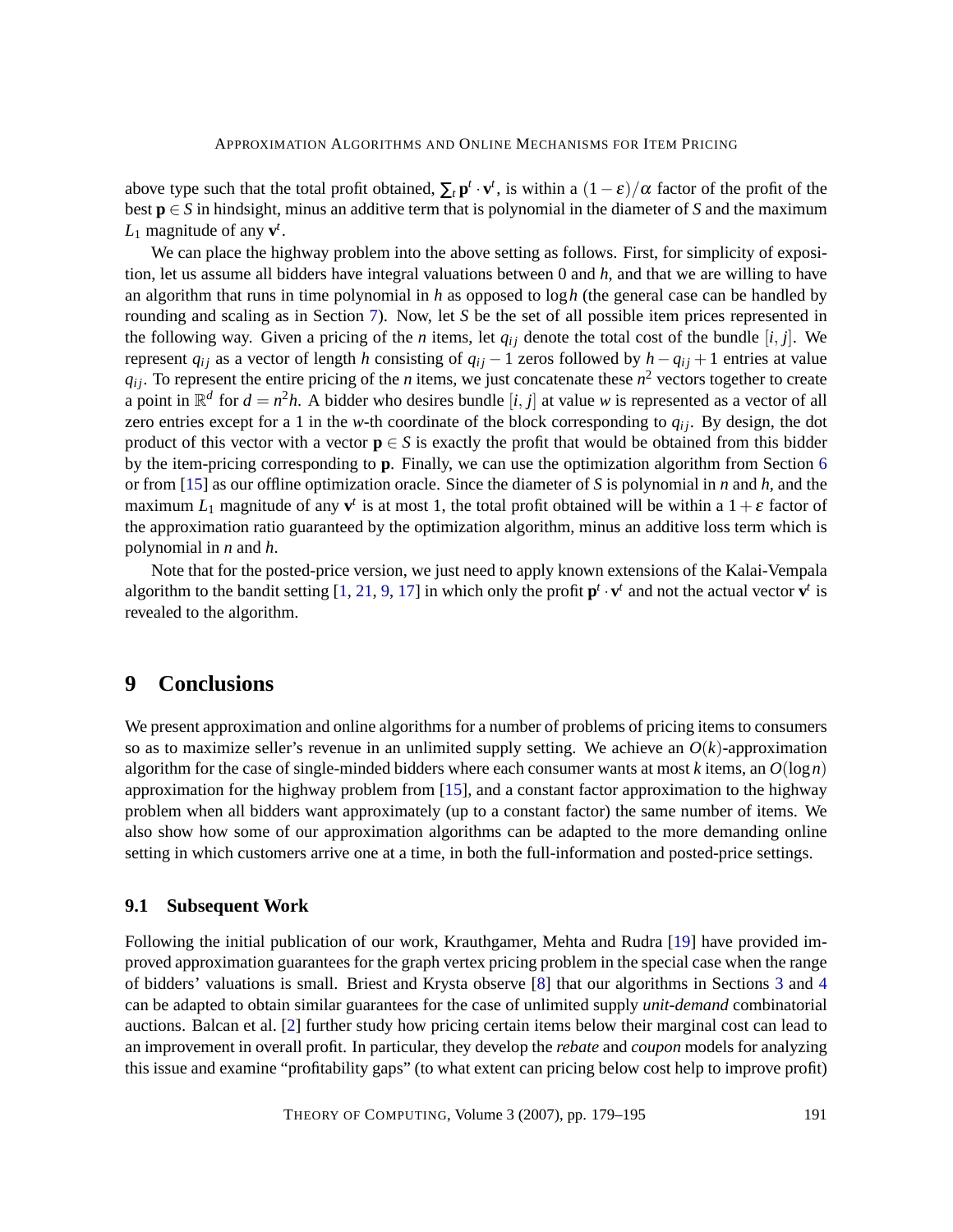as well as algorithms for pricing. Elbassioni et al. [\[11\]](#page-14-11) give a quasi-polynomial time approximation scheme for the highway problem.

### <span id="page-13-5"></span>**9.2 Open Questions**

There are several natural open problems left by this work.

First, can one improve on the factor of 4 for the graph vertex-pricing problem? Any method able to reduce the factor of 2 for the bipartite case would immediately result in an improved bound. Alternatively, perhaps the reduction to the bipartite case can be improved. Second, can one achieve  $o(k)$  for the hypergraph vertex-pricing problem? Even for the general case there remains a gap between the known upper bounds and the lower bound of [\[10\]](#page-14-2).

Finally, an intriguing question related to this work is: what kind of approximation guarantees are achievable if one allows the seller to price some items below cost (i.e., to have "loss leaders")? Some progress on this direction has been made in [\[2\]](#page-13-4); however, we still do not know if there exists a constantfactor approximation for the graph vertex pricing problem (even the bipartite case) when negative profit margins on some items are allowed.

# **Acknowledgements**

We would like to thank Jason Hartline for posing the graph vertex-pricing problem to us and for helpful discussions. We would also like to thank the referees for their helpful comments and suggestions.

## **References**

- <span id="page-13-3"></span>[1] [\\*](http://theoryofcomputing.org/articles/main/v003/a009/bibliography.html#AwerbuchKleinbergSTOC04) B. AWERBUCH AND R. KLEINBERG: Adaptive routing with end-to-end feedback: Distributed learning and geometric approaches. In *Proc. 36th STOC*, pp. 45–53. ACM Press, 2004. [\[STOC:1007352.1007367\]](http://portal.acm.org/citation.cfm?id=1007352.1007367). [8.3](#page-11-0)
- <span id="page-13-4"></span>[2] [\\*](http://theoryofcomputing.org/articles/main/v003/a009/bibliography.html#BBCH-07) M.-F. BALCAN, A. BLUM, H. CHAN, AND M.T. HAJIAGHAYI: A theory of loss-leaders: Making money by pricing below cost. In *Proc. 3rd Intern. Workshop on Internet and Network Economics*, Lecture Notes in Computer Science. Springer, 2007. [9.1,](#page-12-1) [9.2](#page-13-5)
- <span id="page-13-0"></span>[3] [\\*](http://theoryofcomputing.org/articles/main/v003/a009/bibliography.html#bbhm-05) M.-F. BALCAN, A. BLUM, J. HARTLINE, AND Y. MANSOUR: Mechanism design via machine learning. In *Proc. 46th FOCS*, pp. 605–614. IEEE Computer Soc., 2005. [SFCS.2005.50]. [1,](#page-2-0) [8](#page-10-0)
- <span id="page-13-2"></span>[4] [\\*](http://theoryofcomputing.org/articles/main/v003/a009/bibliography.html#BBM-07) M.-F. BALCAN, A. BLUM, AND Y. MANSOUR: Single price mechanisms for revenue maximization in unlimited supply combinatorial auctions. Technical Report CMU-CS-07-111, Carnegie Mellon University, 2007. [3](#page-3-0)
- <span id="page-13-1"></span>[5] [\\*](http://theoryofcomputing.org/articles/main/v003/a009/bibliography.html#BlumHartline) A. BLUM AND J. HARTLINE: Near-optimal online auctions. In *Proc. 16th Ann. ACM-SIAM Symp. on Discrete Algorithms (SODA'05)*, pp. 1156–1163. SIAM, 2005. [\[SODA:1070432.1070597\]](http://portal.acm.org/citation.cfm?id=1070432.1070597). [1,](#page-2-0) [8.2,](#page-10-2) [8.1,](#page-10-1) [8.2](#page-10-3)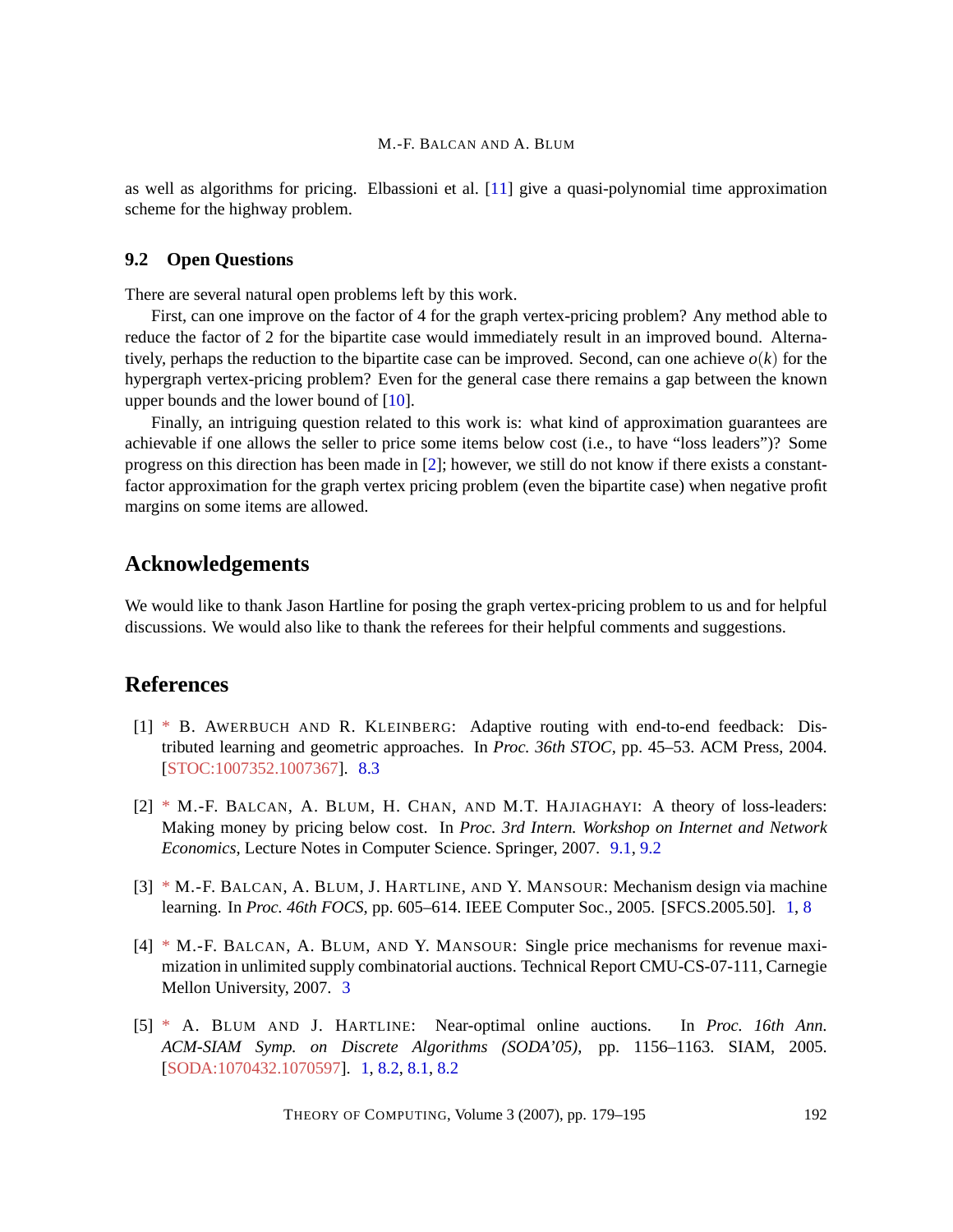- <span id="page-14-6"></span>[6] [\\*](http://theoryofcomputing.org/articles/main/v003/a009/bibliography.html#BKRW) A. BLUM, V. KUMAR, A. RUDRA, AND F. WU: Online learning in online auctions. In *Proc. 14th Ann. ACM-SIAM Symp. on Discrete Algorithms (SODA'03)*. [1,](#page-2-0) [8.2,](#page-10-2) [8.2](#page-10-3)
- <span id="page-14-3"></span>[7] [\\*](http://theoryofcomputing.org/articles/main/v003/a009/bibliography.html#BK-06) P. BRIEST AND P. KRYSTA: Single-minded unlimited supply pricing on sparse instances. In *Proc. 17th Ann. ACM-SIAM Symp. on Discrete Algorithms (SODA'06)*, pp. 1093–1102. SIAM, 2006. [\[SODA:1109557.1109678\]](http://portal.acm.org/citation.cfm?id=1109557.1109678). [1,](#page-1-0) [4,](#page-4-0) [6,](#page-7-0) [5](#page-8-0)
- <span id="page-14-10"></span>[8] [\\*](http://theoryofcomputing.org/articles/main/v003/a009/bibliography.html#BB-07) P. BRIEST AND P. KRYSTA: Buying cheap is expensive: Hardness of non-parametric multiproduct pricing. In *Proc. 18th Ann. ACM-SIAM Symp. on Discrete Algorithms (SODA'07)*, pp. 716–725. SIAM, 2007. [\[SODA:1283383.1283460\]](http://portal.acm.org/citation.cfm?id=1283383.1283460). [9.1](#page-12-1)
- <span id="page-14-9"></span>[9] [\\*](http://theoryofcomputing.org/articles/main/v003/a009/bibliography.html#DaniHayesSODA06) V. DANI AND T. P. HAYES: Robbing the bandit: Less regret in online geometric optimization against an adaptive adversary. In *Proc. 17th Ann. ACM-SIAM Symp. on Discrete Algorithms (SODA'06)*, pp. 937–943. SIAM, 2006. [\[SODA:1109557.1109660\]](http://portal.acm.org/citation.cfm?id=1109557.1109660). [8.3](#page-11-0)
- <span id="page-14-2"></span>[10] [\\*](http://theoryofcomputing.org/articles/main/v003/a009/bibliography.html#DFHS-06) E. D. DEMAINE, U. FEIGE, M. HAJIAGHAYI, AND M. R. SALAVATIPOUR: Combination can be hard: Approximability of the unique coverage problem. In *Proc. 17th Ann. ACM-SIAM Symp. on Discrete Algorithms (SODA'06)*, pp. 162–171. SIAM, 2006. [\[SODA:1109557.1109577\]](http://portal.acm.org/citation.cfm?id=1109557.1109577). [1,](#page-1-0) [9.2](#page-13-5)
- <span id="page-14-11"></span>[11] [\\*](http://theoryofcomputing.org/articles/main/v003/a009/bibliography.html#ESZ) K. ELBASSIONI, , R. SITTERS, AND Y. ZHANG: A quasi-PTAS for profit-maximizing pricing on line graphs. In *Proc. 15th Ann. European Symp. on Algorithms (ESA'07)*, Lecture Notes in Computer Science. Springer, 2007. [9.1](#page-12-1)
- <span id="page-14-7"></span>[12] [\\*](http://theoryofcomputing.org/articles/main/v003/a009/bibliography.html#eglnv98) G. EVEN, O. GOLDREICH, M. LUBY, N. NISAN, AND B. VELICKOVIC: Efficient approximation of product distributions. *Random Structures and Algorithms*, 13(1):1–16, 1998. [\[Wiley:10.1002/\(SICI\)1098-2418\(199808\)13:1¡1::AID-RSA1¿3.0.CO;2-W\]](http://dx.doi.org/10.1002/(SICI)1098-2418(199808)13:1<1::AID-RSA1>3.0.CO;2-W). [4](#page-5-1)
- <span id="page-14-5"></span>[13] [\\*](http://theoryofcomputing.org/articles/main/v003/a009/bibliography.html#GHKSW-02) A. GOLDBERG, J. HARTLINE, A. KARLIN, M. SAKS, AND A. WRIGHT: Competitive auctions. *Games and Economic Behavior*, 55(2):242–269, 2006. [\[Elsevier:10.1016/j.geb.2006.02.003\]](http://dx.doi.org/10.1016/j.geb.2006.02.003). [1](#page-2-0)
- <span id="page-14-4"></span>[14] [\\*](http://theoryofcomputing.org/articles/main/v003/a009/bibliography.html#GHW-01) A. GOLDBERG, J. HARTLINE, AND A. WRIGHT: Competitive auctions and digital goods. In *Proc. 12th Ann. ACM-SIAM Symp. on Discrete Algorithms (SODA'01)*, pp. 735–744. SIAM, 2001. [\[SODA:365411.365768\]](http://portal.acm.org/citation.cfm?id=365411.365768). [1](#page-2-0)
- <span id="page-14-0"></span>[15] [\\*](http://theoryofcomputing.org/articles/main/v003/a009/bibliography.html#GHKKKS-05) V. GURUSWAMI, J. HARTLINE, A. KARLIN, D. KEMPE, C. KENYON, AND F. MCSHERRY: On profit-maximizing envy-free pricing. In *Proc. 16th Ann. ACM-SIAM Symp. on Discrete Algorithms (SODA'05)*, pp. 1164–1173. SIAM, 2005. [\[SODA:1070432.1070598\]](http://portal.acm.org/citation.cfm?id=1070432.1070598). [1,](#page-1-0) [2,](#page-1-0) [2,](#page-3-0) [4,](#page-5-1) [5,](#page-6-0) [6,](#page-7-0) [6,](#page-7-1) [7,](#page-8-0) [8.3,](#page-11-0) [9](#page-12-0)
- <span id="page-14-1"></span>[16] [\\*](http://theoryofcomputing.org/articles/main/v003/a009/bibliography.html#HK05) J. HARTLINE AND V. KOLTUN: Near-optimal pricing in near-linear time. In *9th Workshop on Algorithms and Data Structures (WADS'05)*, number 3608 in Lecture Notes in Computer Science, pp. 422–431. Springer, 2005. [\[WADS:al2ke8gd23a44atp\]](http://springerlink.metapress.com/link.asp?id=al2ke8gd23a44atp). [1,](#page-1-0) [2](#page-1-0)
- <span id="page-14-8"></span>[17] [\\*](http://theoryofcomputing.org/articles/main/v003/a009/bibliography.html#KKL07) S. KAKADE, A. KALAI, AND K. LIGETT: Playing games with approximation algorithms. In *Proc. 39th STOC*, pp. 546–555. ACM Press, 2007. [\[STOC:1250790.1250870\]](http://portal.acm.org/citation.cfm?id=1250790.1250870). [8.3,](#page-11-1) [8.3](#page-11-0)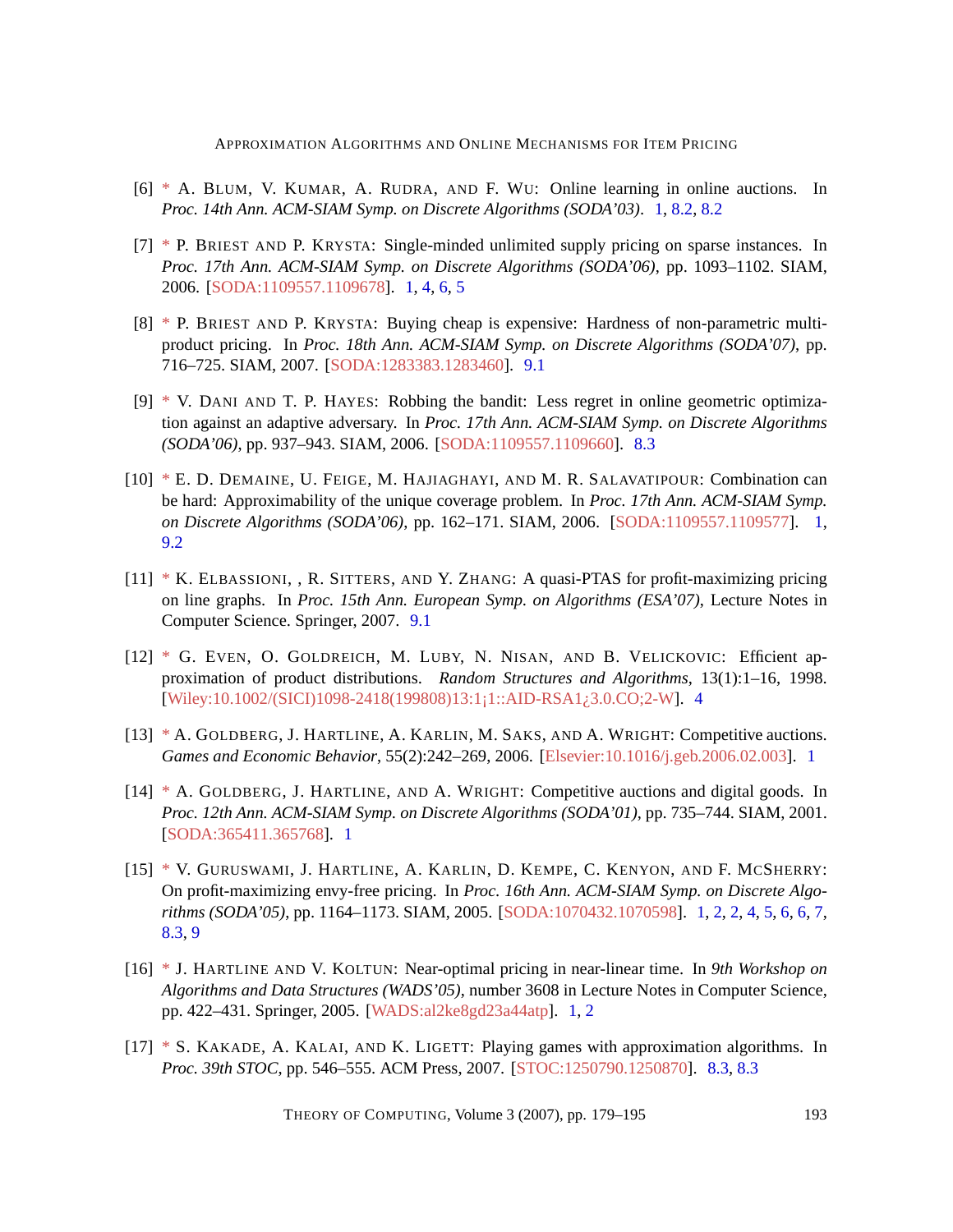- <span id="page-15-2"></span>[18] [\\*](http://theoryofcomputing.org/articles/main/v003/a009/bibliography.html#KV03) A. KALAI AND S. VEMPALA: Efficient algorithms for online decision problems. *Journal of Computer and System Sciences*, 71(3):291–307, 2005. An earlier version appears in COLT 2003. [\[JCSS:10.1016/j.jcss.2004.10.016,](http://dx.doi.org/10.1016/j.jcss.2004.10.016) [Springer:fbx1n68j5ubyv706\]](http://springerlink.metapress.com/link.asp?id=fbx1n68j5ubyv706). [1,](#page-2-0) [8.3,](#page-11-1) [8.3](#page-11-0)
- <span id="page-15-6"></span>[19] [\\*](http://theoryofcomputing.org/articles/main/v003/a009/bibliography.html#KMR-07) R. KRAUTHGAMER, A. MEHTA, AND A. RUDRA: Pricing commodities, or how to sell when buyers have restricted valuations. In *5th Workshop on Approximation and Online Algorithms*. Springer, 2007. [9.1](#page-12-1)
- <span id="page-15-3"></span>[20] [\\*](http://theoryofcomputing.org/articles/main/v003/a009/bibliography.html#LW95) M. LUBY AND A. WIGDERSON: Pairwise independence and derandomization. Technical Report CSD-95-880, U.C. Berkeley, 1995. [3](#page-4-2)
- <span id="page-15-5"></span>[21] [\\*](http://theoryofcomputing.org/articles/main/v003/a009/bibliography.html#McMahanBlumCOLT04) H. B. MCMAHAN AND A. BLUM: Online geometric optimization in the bandit setting against an adaptive adversary. In *Proc. 17th Conf. on Computational Learning Theory (COLT'04)*, number 3120 in Lecture Notes in Computer Science, pp. 109–123. Springer, 2004. [\[Springer:38p3f4h61cgy7gg7\]](http://springerlink.metapress.com/link.asp?id=38p3f4h61cgy7gg7). [8.3](#page-11-0)
- <span id="page-15-4"></span>[22] [\\*](http://theoryofcomputing.org/articles/main/v003/a009/bibliography.html#MR) R. MOTWANI AND P. RAGHAVAN: *Randomized Algorithms*. Cambridge University Press, 1995. [3](#page-4-2)

### <span id="page-15-0"></span>AUTHORS

Maria-Florina Balcan [\[About the author\]](#page-16-0) Computer Science Department Carnegie Mellon University Pittsburgh, PA 15213 ninamf@cs.cmu.edu <www.cs.cmu.edu/~ninamf/>

<span id="page-15-1"></span>Avrim Blum [\[About the author\]](#page-16-1) Computer Science Department Carnegie Mellon University Pittsburgh, PA 15213 avrim@cs.cmu.edu <www.cs.cmu.edu/~avrim/>